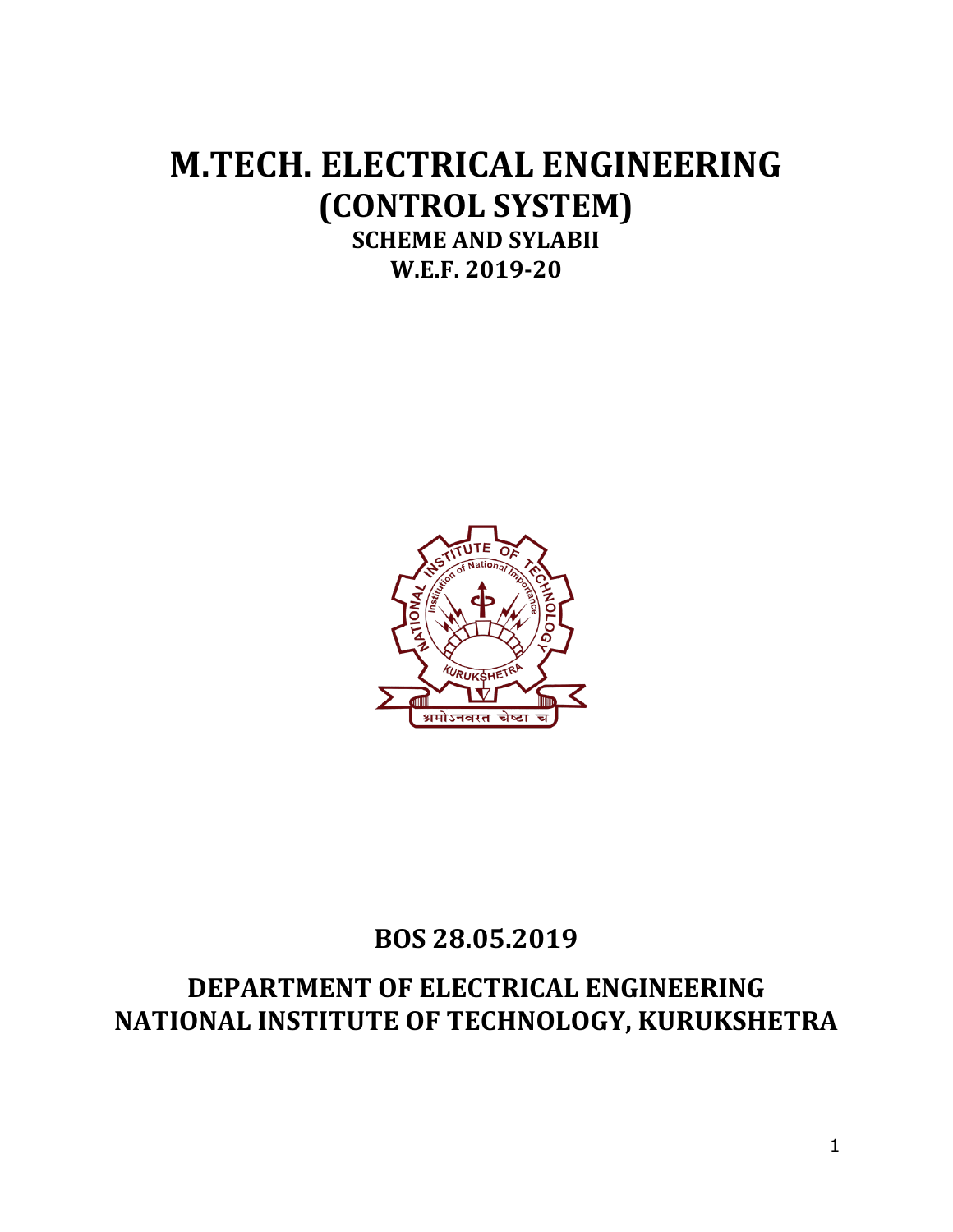#### **Program Outcomes**

- **PO1:** An ability to independently carry out research / investigation and development work to solve practical problems.
- **PO2:** An ability to write and present a substantial technical report /document.
- **PO3**: Acquire a degree of mastery in the field of control system engineering
- **PO4**: Inculcate critical reasoning with adaptive scientific temper for sustainable development in contemporary context.
- **PO5**: Practice professional ethics and entrepreneurial development for society benefit.

#### **Program Educational Objectives**

- **PEO1:** Students should be competent enough to tackle problems related to their profession, be it in industry or in an academic institution in India or abroad
- **PEO2:** Students are expected to solve Control Engineering problems and also to pursue research in the appropriate technological context
- **PEO3:** Students should exhibit ethics, professionalism, multidisciplinary approach, entrepreneurial thinking and do effective communication in their profession
- **PEO4:** Students should be able to work individually as well as in team and engage in lifelong self-learning for a successful professional career The process for evaluating program educational objectives is interpretive; that is, achievement of program educational objectives is inferred from achievement of program outcomes.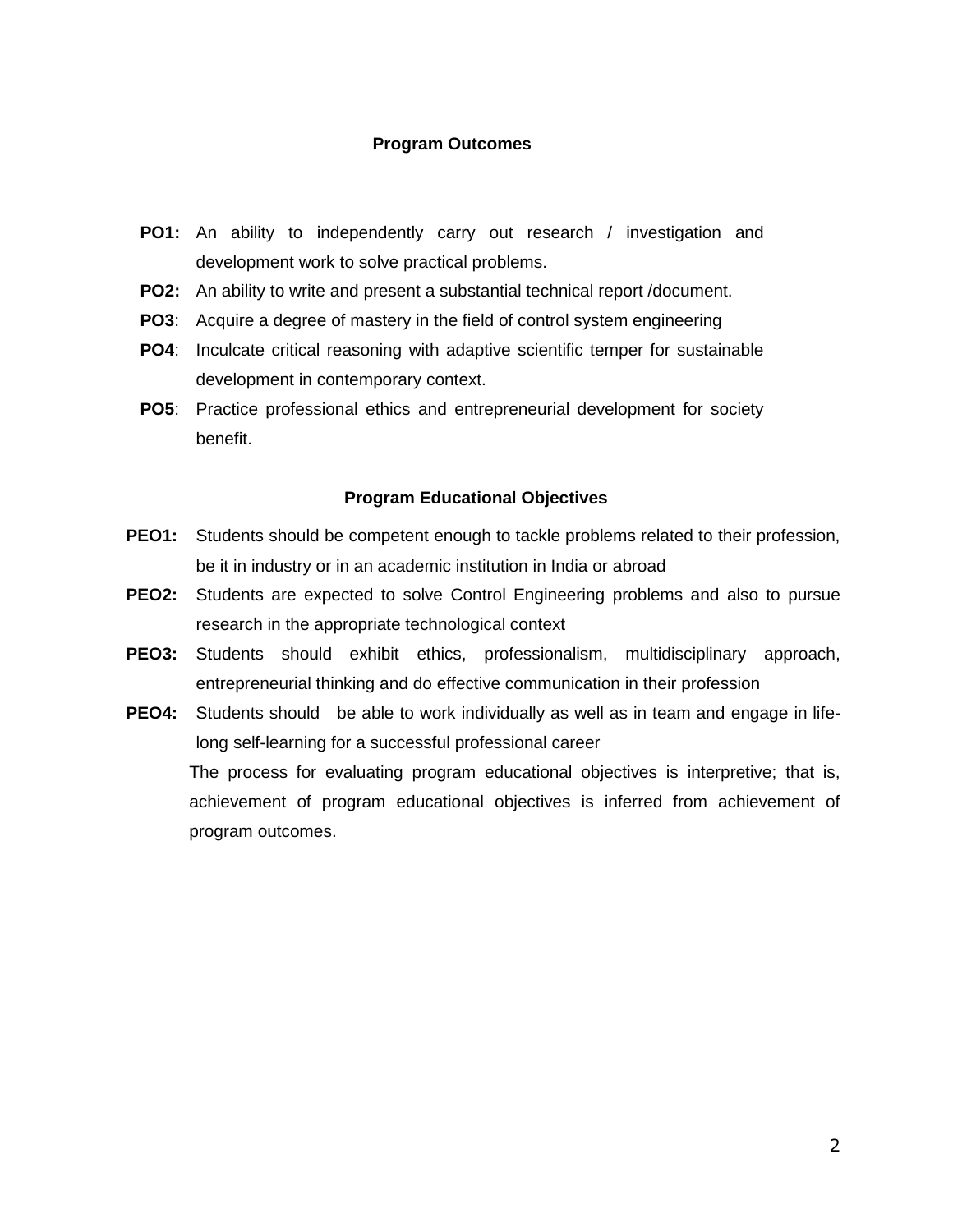# **M.TECH. ELECTRICAL ENGINEERING CONTROL SYSTEM M.TECH. SCHEME (W.E.F. ACADEMIC SESSION 2019-20)**

| <b>Semester I</b>                                  |                        |    |    |   |         |
|----------------------------------------------------|------------------------|----|----|---|---------|
| Course No.                                         | Course                 |    | Т  | P | Credits |
| MEE1C01                                            | Linear System Theory   | 3  |    |   |         |
| MEE1C03                                            | Digital Control System | 3  |    |   | 3       |
| MEE1C05<br><b>Optimal Control and Applications</b> |                        | 3  |    |   |         |
| Elective-I                                         |                        | 3  |    |   | 3       |
| Elective-II                                        |                        | 3  |    |   | 3       |
| Elective-III                                       |                        | 3  |    |   |         |
| MEE1L01<br>Modelling & Simulation LAB.             |                        |    |    | 3 |         |
| MEE1S01<br>Seminar                                 |                        |    |    |   |         |
| Total                                              |                        | 18 |    | 4 |         |
| Total contact hours                                |                        |    | 22 |   | 20      |

#### **Semester II**

| Course No.          | Course                                |   | m | Credits |
|---------------------|---------------------------------------|---|---|---------|
| MEE1C02             | Multivariable Control Systems         | 3 |   |         |
| MEE1C04             | Non-Linear and Adaptive Control       | 3 |   | 3       |
| MEE1C06             | <b>Identification&amp; Estimation</b> | 3 |   |         |
|                     | Elective-IV                           |   |   |         |
|                     | Elective-V                            |   |   |         |
|                     | Elective-VI (Departmental/Open)       |   |   |         |
| MEE1L02             | <b>Advanced Control Systems Lab</b>   |   |   |         |
|                     | Total                                 |   |   |         |
| Total contact hours |                                       |   |   | 20      |

# **Summer Vacation Academic Activity**

| Sr. No.                                        | Course                            |                          | m |   | Credits                  |
|------------------------------------------------|-----------------------------------|--------------------------|---|---|--------------------------|
| Practical/Rural/Societal/Institute<br>MEE1I01# |                                   |                          |   | - | $\overline{\phantom{a}}$ |
|                                                | <b>Training/Short Term Course</b> |                          |   |   |                          |
|                                                | Total                             | $\overline{\phantom{0}}$ |   | - | $\overline{\phantom{0}}$ |

**# Activity will be decided and evaluated by Supervisor of Student**

#### **Semester III**

| Sr. No.    | Jourse -                   |                          | m                        |          | Credits                  |
|------------|----------------------------|--------------------------|--------------------------|----------|--------------------------|
| $MEE1D01*$ | <b>Dissertation Part-I</b> | $\overline{\phantom{0}}$ | $\overline{\phantom{a}}$ | nn<br>∠∪ | . .                      |
|            | Total                      | $\overline{\phantom{a}}$ | $\overline{\phantom{0}}$ | -        | $\overline{\phantom{a}}$ |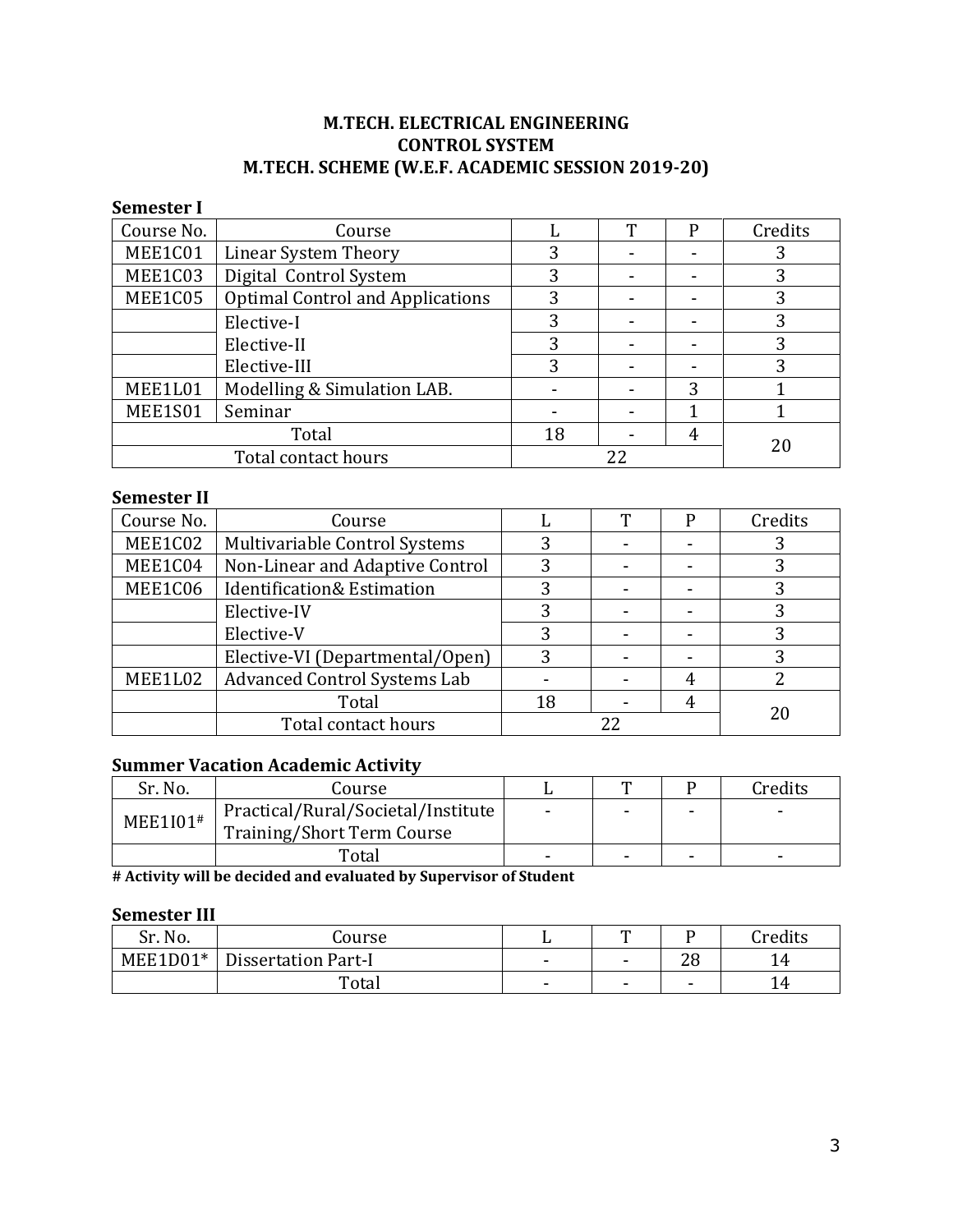#### **Semester IV**

| Sr. No.  | Course                      |                          | m               |          | <b>Tredits</b> |
|----------|-----------------------------|--------------------------|-----------------|----------|----------------|
| MEE1D02* | <b>Dissertation Part-II</b> | $\overline{\phantom{0}}$ | $\qquad \qquad$ | ററ<br>۷o | 14             |
|          | Total                       | $\blacksquare$           | $\blacksquare$  | -        | 14             |

## **\* Evaluation will be done as per Institute norms**

The total credits is 68

#### **Evaluation**

#### **For Theory Courses:**

|       | <b>Theory Papers</b>            | <b>Marks</b> |
|-------|---------------------------------|--------------|
|       | Mid Semester-I Examination      | 15           |
|       | Mid Semester-II Examination     | 15           |
| ว     | <b>Teacher's Assessment</b>     | 11           |
|       | Attendance                      |              |
| 5     | <b>End semester Examination</b> | 50           |
| Гоtal |                                 | 100          |

#### **For Practical/Lab Courses:**

|   | <b>End Semester</b><br>Total  | 40<br>100  |
|---|-------------------------------|------------|
| 3 | Attendance                    | 10         |
| ⌒ | Practical file and Class work | 20         |
|   | Viva voice   & II             | $15+15=30$ |

#### **Dissertation Part-l**

- $\triangleright$  End semester evaluation by the committee on the basis of seminar/viva voce/report submitted by the candidate -100 marks. To be completed by end of Third semester (every year)
	- \* Committee comprising the following members
	- Head of Department or faculty nominee proposed by Head of Department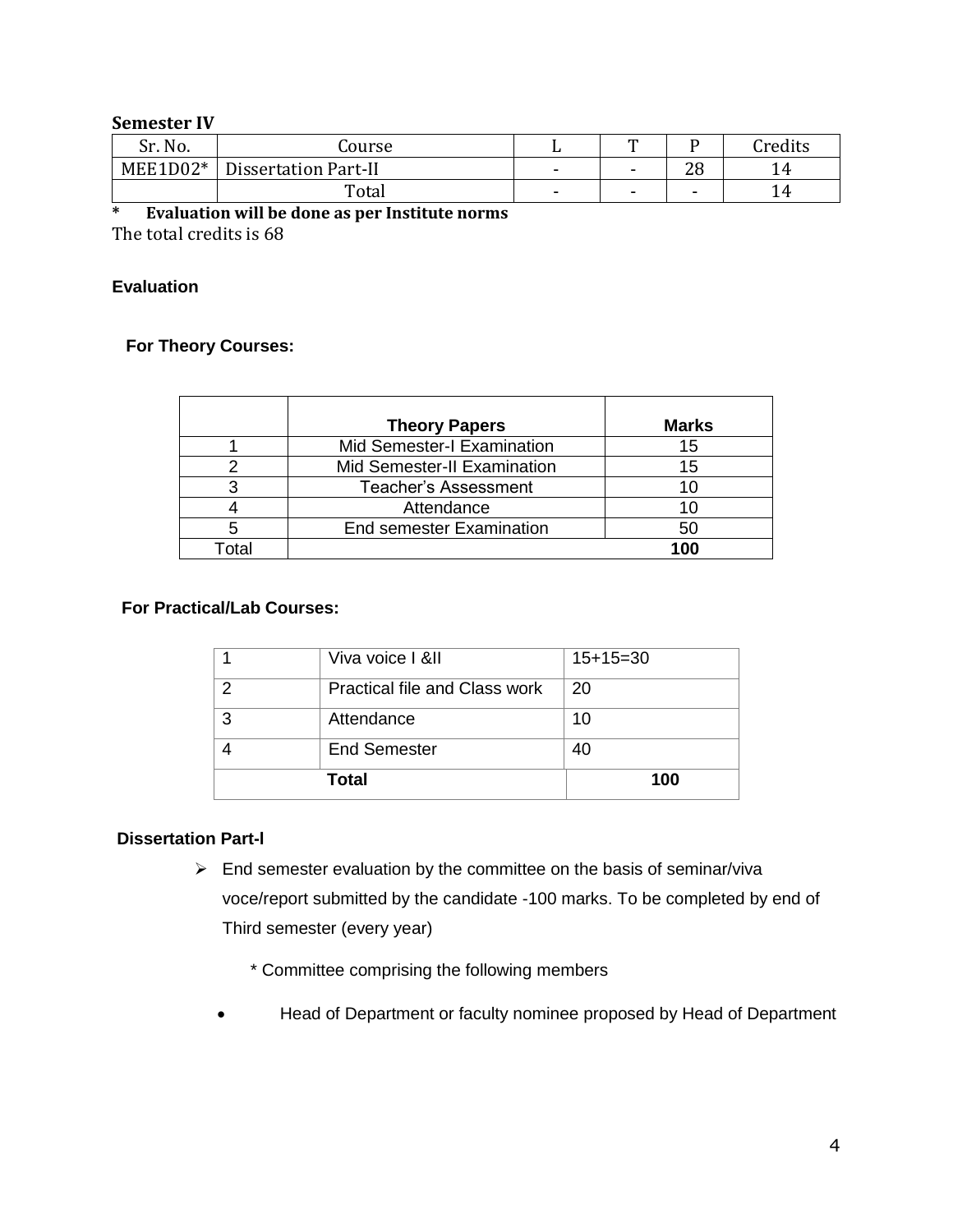- Dissertation Supervisor (and Co-supervisor)
- One faculty member as expert preferably from the same specialization

#### **The Dissertation Part-ll**

After the submission of Dissertation/Internship/project report, the final examination is to be conducted. The Dissertation Internship/ Project work part-II shall be evaluated through presentation cum viva-voce examination by a committee comprising of the following

- Head of Department or faculty nominee proposed by Head of Department
- Dissertation Supervisor (and Co-supervisor)
- One external expert appointed by the Department

#### **The evaluation will be as per the following criterion.**

- a) Final Evaluation Components (Maximum 70 marks)
	- 1) Content of Report (Maximum 40 marks)
	- 2) Presentation (Maximum 20 marks)
	- 3) Answer to Examiner's queries (Maximum 10 marks)
- b) Marks for paper presented in Conferences organized at IITs/ NITs/ IIITs/ IISc/ IISERs

Conferences sponsored by reputed professional societies (7 marks per paper)

or

Outstanding work done during internship duly certified by industrial supervisor. (Maximum 14 marks for entire b component)

c) Marks for paper in non-paid paper in peer reviewed journals in Scopus/SCI/ SCIE

(30 marks per paper)

or

Patent Accepted (30 marks per patent)

or

M.Tech. Best Project Award given by recognized agency (30 marks)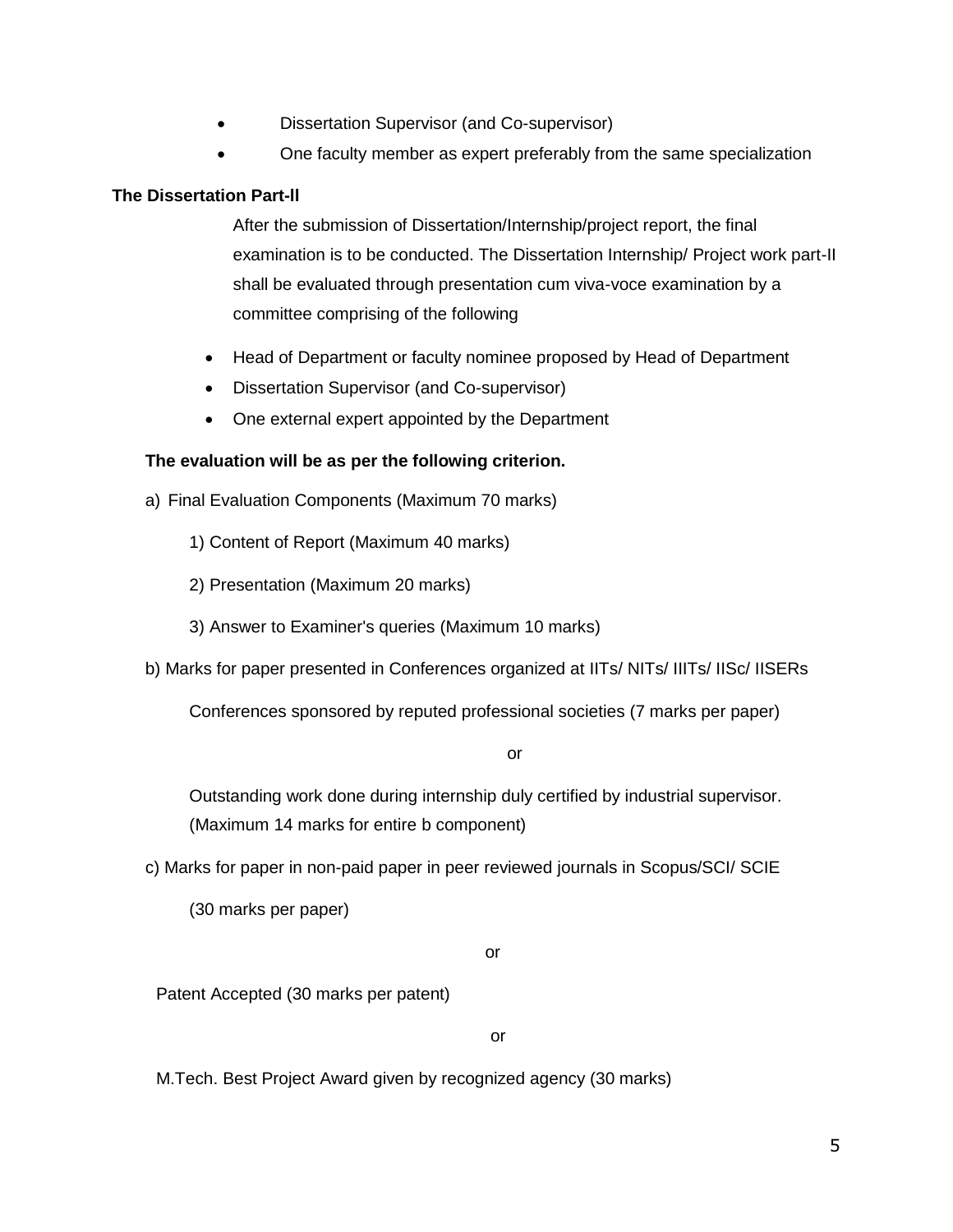(Maximum 30 marks for entire c component)

#### **Final Evaluation**

The final grade of the fourth semester will be evaluated based on grand total of marks (a+b+c)/100 as per the institute norms.

**Note: In case, the total marks (a+b+c) exceeds 100 it will be counted as 100.** 

## **Final Grading**

| <b>Marks Obtained</b>  | <b>Grades</b> |
|------------------------|---------------|
| Marks $\geq 85$        | A+            |
| 75 ≤ Marks < 85        | A             |
| $65 \leq$ Marks $<$ 75 | в             |
| $50 \leq$ Marks $< 65$ | C             |
| $40 \leq$ Marks $< 50$ |               |
| Marks $< 40$           |               |

The students who get either E or F grades appear for the examinations again in the next

odd or even semester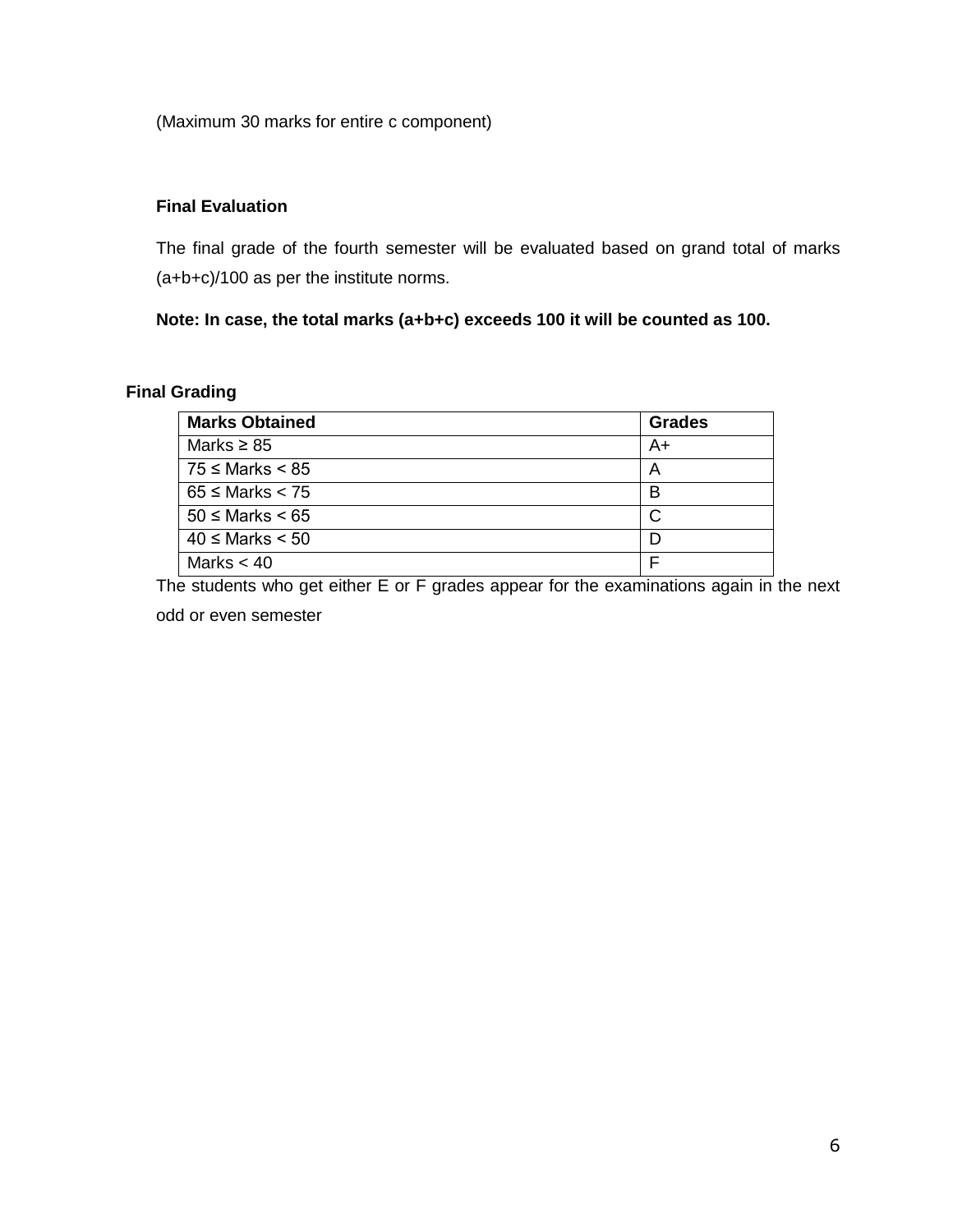# **List of Electives to be offered by the Department in Even & Odd Semester**

| Course. No.     | <b>Course Name</b>                             |
|-----------------|------------------------------------------------|
| <b>MEE1E31/</b> |                                                |
| <b>MEE1071</b>  | Intelligent Control*                           |
| MEE1E33         | Control System Design                          |
| <b>MEE1E35</b>  | Mathematical Structures in Systems and Control |
| <b>MEE1E37/</b> |                                                |
| <b>MEE1073</b>  | Reliability Engineering*                       |
| MEE1E39         | Process Control                                |
| MEE1E41         | <b>Digital Signal Processing</b>               |
| <b>MEE1E43/</b> |                                                |
| <b>MEE1075</b>  | Optimization Theory*                           |
| MEE1E45         | <b>Guidance and Control</b>                    |
| <b>MEE1E47/</b> |                                                |
| <b>MEE1077</b>  | Introduction to Machine Learning*              |
| <b>MEE1E49/</b> | Virtual Instrumentation*                       |
| <b>MEE1079</b>  |                                                |
| MEE2C03         | Power System Stability & Control               |

#### **Odd Semester (Semester-I)**

# **Even Semester (Semester-II)**

| Course. No.     | <b>Course Name</b>                          |
|-----------------|---------------------------------------------|
| MEE1E32         | Variable Structure and Sliding Mode Control |
| <b>MEE1E34/</b> |                                             |
| <b>MEE1072</b>  | Robot Dynamics and Control*                 |
| <b>MEE1E36</b>  | Consensus and Control of Multi-Agent System |
| MEE1E38         | <b>Robust Control and Applications</b>      |
| <b>MEE1E40/</b> |                                             |
| <b>MEE1074</b>  | Cyber Physical Systems*                     |
| <b>MEE1E42/</b> | Event Based Control*                        |
| <b>MEE1076</b>  |                                             |
| <b>MEE1E44/</b> | Mechatronics*                               |
| <b>MEE1078</b>  |                                             |
| <b>MEE1E46/</b> | Instrumentation in Control*                 |
| <b>MEE1080</b>  |                                             |
| MEE2C06         | <b>Smart Grid Technology</b>                |
| MEE2E32         | <b>Flexible AC Transmission System</b>      |
| MEE2E34         | <b>Power System Automation</b>              |
| MEE2E36         | Distributed Generation & Micro-Grids        |
| MEE3C04         | <b>PLC and Micro Controllers</b>            |
| MEE3C06         | <b>Electric Vehicles</b>                    |

\*Subjects are open electives with a condition that pre-requisite of the subject is previously studied by the student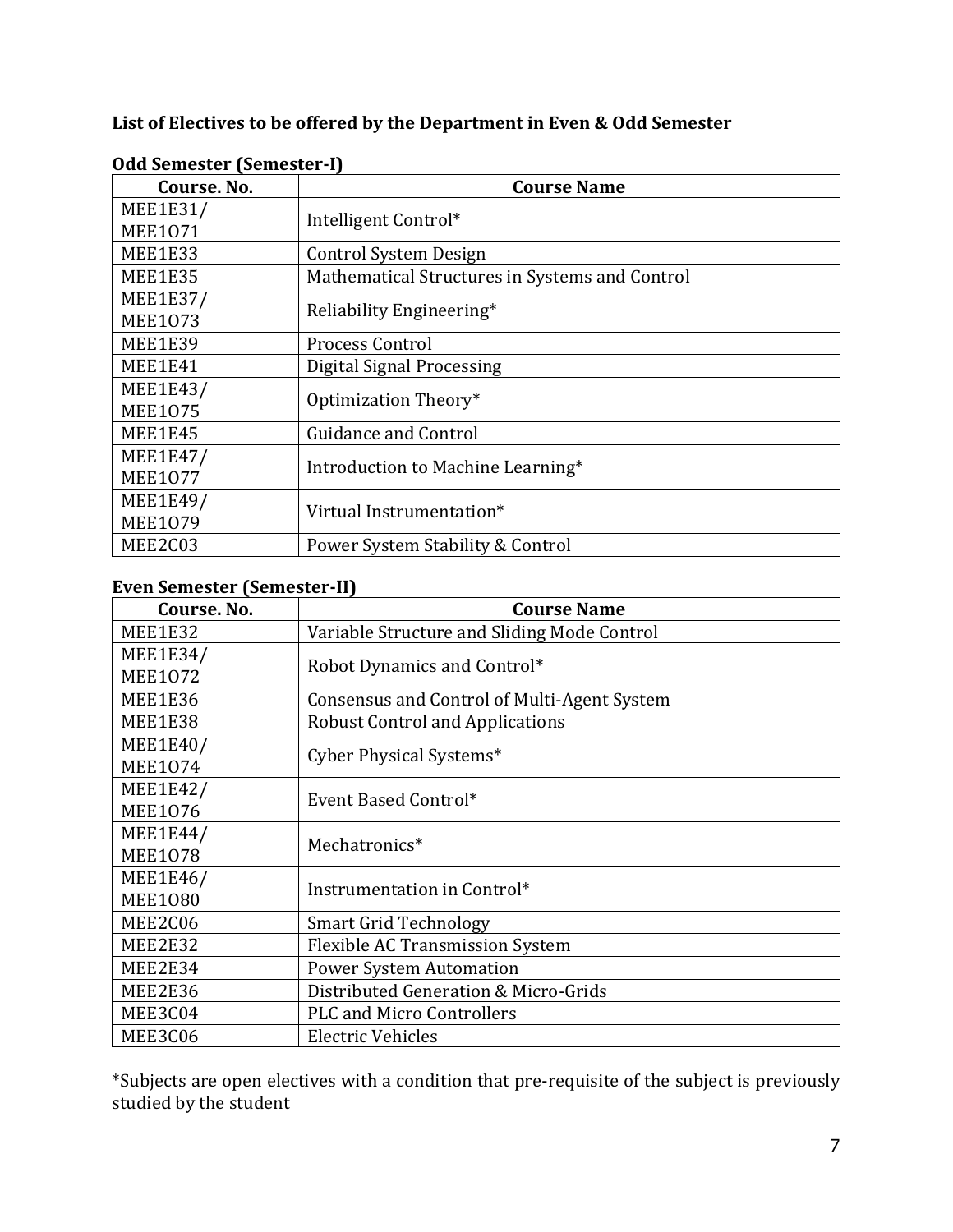| Course Code       | MEE1C01               |
|-------------------|-----------------------|
| Course Title      | Linear Systems Theory |
| Number of Credits |                       |
| Course Type       | Core                  |

# **COURSE OUTCOMES:**

Upon completion of the course, the students will be able to

- CO1 Develop mathematical models and measures for linear time invariant systems and learn preliminary theoretical results.
- CO2 Study with proof the concepts of stability, controllability, observability and their applications to minimal and balanced realizations.
- CO3 Study Matrix Fraction Descriptions for multivariable systems. Carry out elementary transformation on polynomial matrices and study of Smith McMillan form.
- CO4 Design state feedback control laws with development of state estimators.

## **CONTENTS:**

Introduction to spaces, Normed spaces and Hilbert spaces, Concepts of signal and system norms, Properties of operators, Concept of boundedness, Concepts of Eigen values and Eigenvectors, Jordan Blocks and block diagonalization, Functions of a square matrix, State transition matrix.

Stability of linear systems, Bounded input bounded output stability, Asymptotic Stability, Application of Lyapunov theory for linear systems.

Establishment of the results for Controllability and Observability of linear systems with simple examples, Controllability and observability grammians, concept of duality between observability and controllability, Kalman decomposition, Hidden modes and the concepts stabilizability and detectability, Development of relations for the observers for linear systems.

Input-Output representation of linear systems, MIMO descriptions and Polynomial Fraction Description and Matrix Fraction Descriptions; Elementary transformations, column & row degrees, Smith-McMillan form, Transmission and invariant zeros, Rank properties, Singular values, SVD, Functional spaces of rational matrices RHinf , Minimal and Balanced Realizations. Simulation of standard results using Matlab or SciLab.

- 1. W.J. Rugh, "Linear System Theory", Prentice-Hall Int. Inc. NJ, 1995.
- 2. T. Kailath, "Linear Systems", Prentice Hall Inc., N.J. 1980
- 3. F.M. Callier & C.E. Desoer, "Linear System Theory", Narosa Publications,1991.
- 4. C.T. Chen, "Linear System Theory & Design", Oxford University Press, 1984.
- 5. F. Dean. K and Chow Joe, "Feedback Control Problems using Matlab", Cengage Learning, 2009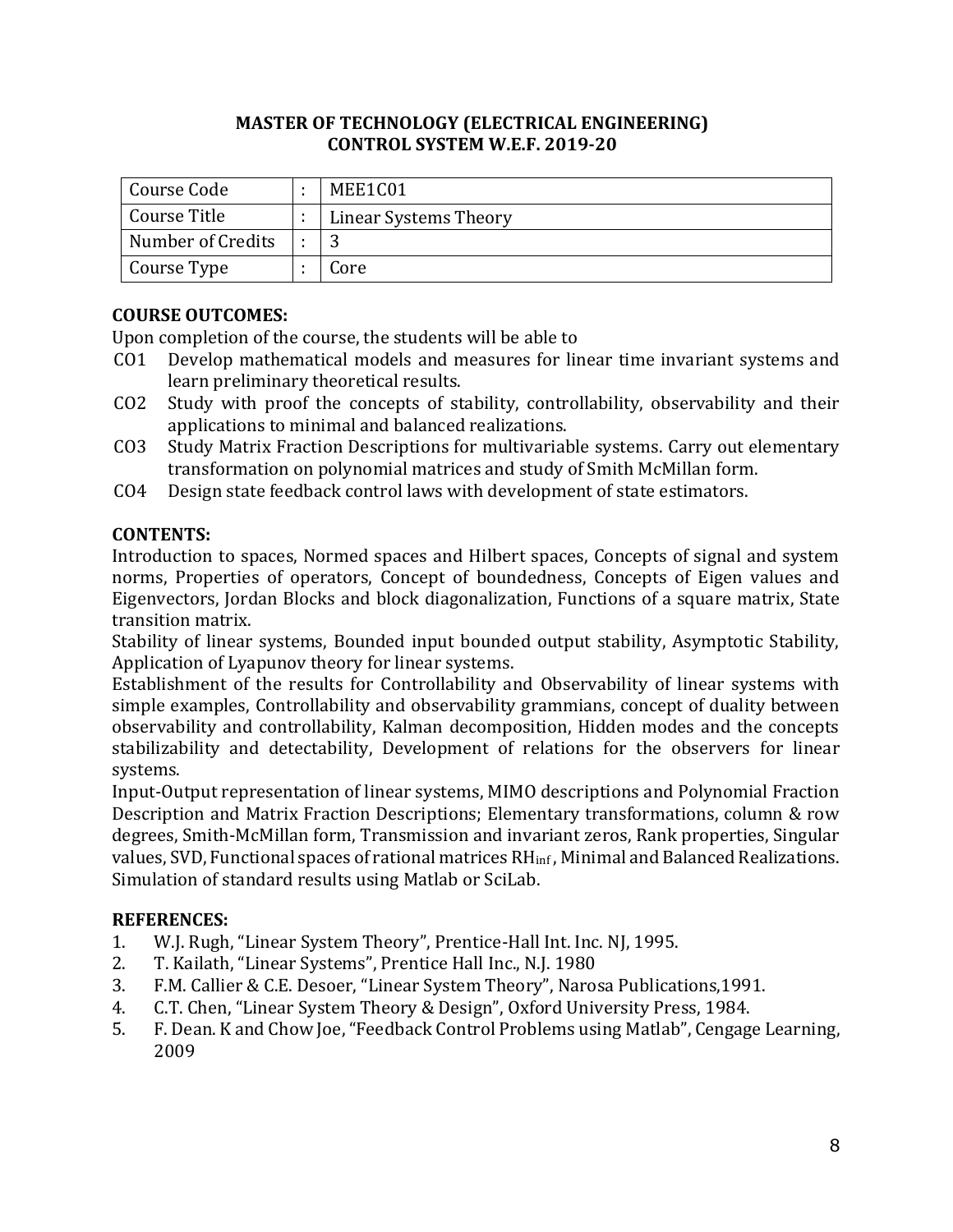| Course Code       | MEE1C03                 |
|-------------------|-------------------------|
| Course Title      | Digital Control System. |
| Number of Credits |                         |
| Course Type       | Core                    |

# **COURSE OUTCOMES:**

Upon completion of the course, the students will be able to

- CO1 Represent discrete time systems using pulse transfer function approach and state space models.
- CO2 Understand the modelling aspects of digital control devices and systems.
- CO3 Implement the design of digital controller via classical and state space techniques.
- CO4 Realizediscrete time systems.

# **CONTENTS:**

Preliminaries: Review of Z-transform, Representation of discrete time systems: Pulse Transfer Functions & State Space models, Issues of sampling and discretization.

Models of Digital control devices and systems: Z-domain description & digital filters.

Analysis of Discrete time systems, Controllability and Observability.

Stability analysis: Jury's Test, Routh's test.

Design of Digital controller: Classical & State-space techniques.

Realization of Discrete time controller, Quantization errors.

- 1. Digital Control Systems by P.N. Paraskevopoulos, Prentice Hall, 1996,
- 2. Digital Control & State variable methods by M. Gopal, TMH 1997.
- 3. Digital Control Systems by M. Gopal, McGraw Hill, 2003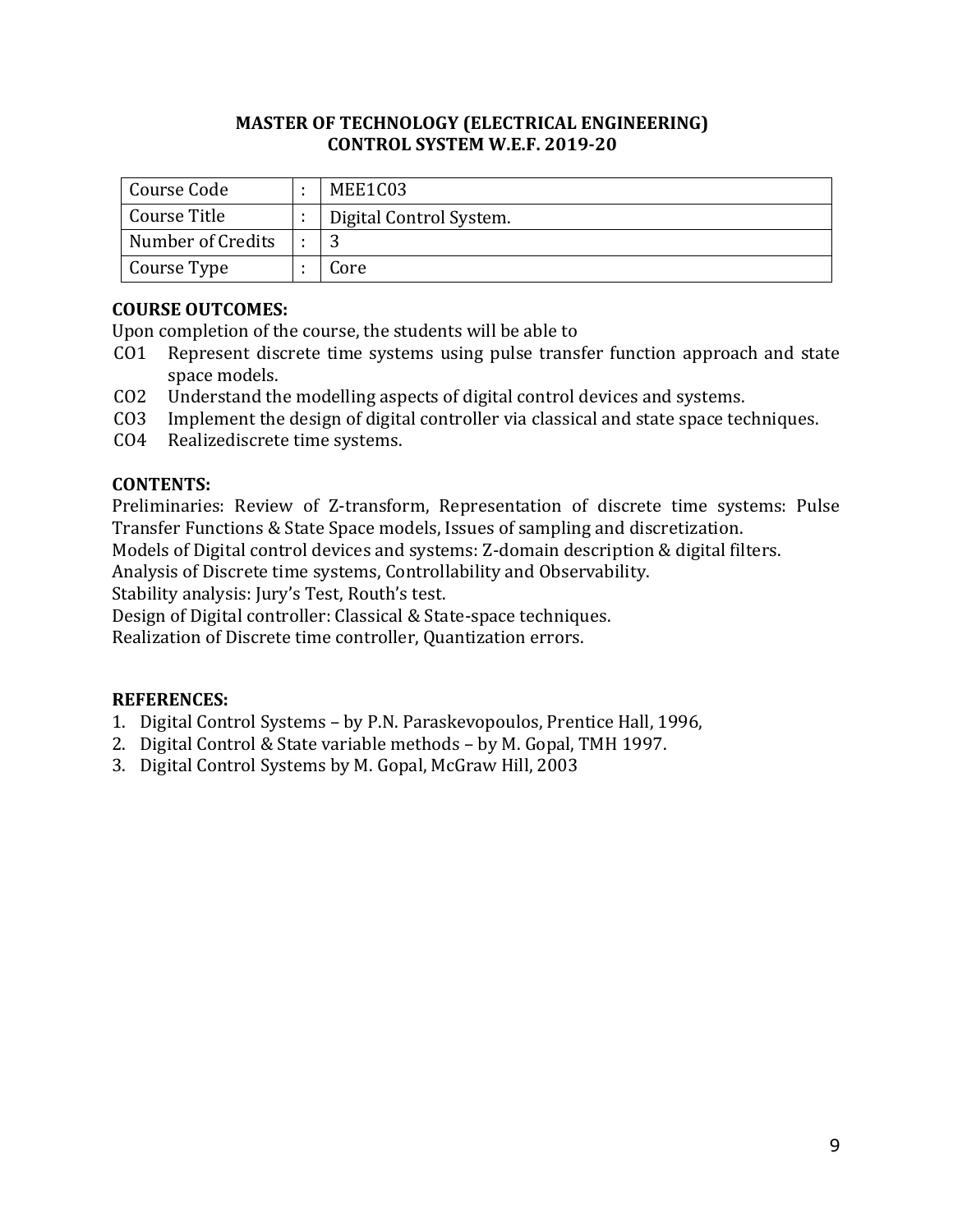| Course Code       | MEE1C05                                 |
|-------------------|-----------------------------------------|
| Course Title      | <b>Optimal Control and Applications</b> |
| Number of Credits | 2                                       |
| Course Type       | Core                                    |

## **COURSE OUTCOMES:**

Upon completion of the course, the students will be able to

- CO1 Have the understanding of the theory and applications of calculus of variation and related theoretical methodologies for trajectory optimizations.
- CO2 Applications of calculus of variation and related theoretical methodologies for trajectory optimizations.
- CO3 Understand the Optimality Principle and Dynamic Programming, can provide a solution approach for the Hamilton Jacobi-Bellman equation
- CO4 Formulate the linear quadratic optimization problem and solution via Algebraic Riccati equation.

## **CONTENTS:**

Introduction. Static and Dynamic optimization.

Parameter optimization. Calculus of Variations: problems of Lagrange, Mayer and Bolza. Euler-Language equation and transversality conditions, Lagrange multipliers.

Pontryagin's maximum principle; theory; application to minimum time, energy and control effort problems, and terminal control problem;

Dynamic programming: Belaman's principle of optimality, multistage decision processes. application to optimal control.;

Linear regulator problem: Matrix Riccati equation and its solution, tracking problem;return difference inequality and robustness margins, cross product terms, output feedback, Linear quadratic trackers

LQG control and separation principle, simple applications.

Multi-Objective Control and applications.

- 1. F.L. Lewis and V.L. Syrmos, "Optimal Control", John Wiley & Sons, NY 1995.
- 2. D. S. Naidu, "Optimal Control Systems", CRC Press, 2002
- 3. Donald Kirk, "Optimal Control Theory: An Introduction", Dover Books, 2004.
- 4. M. Gopal, "Modern Control System Theory", New Age International Publishers, New Delhi, 2014.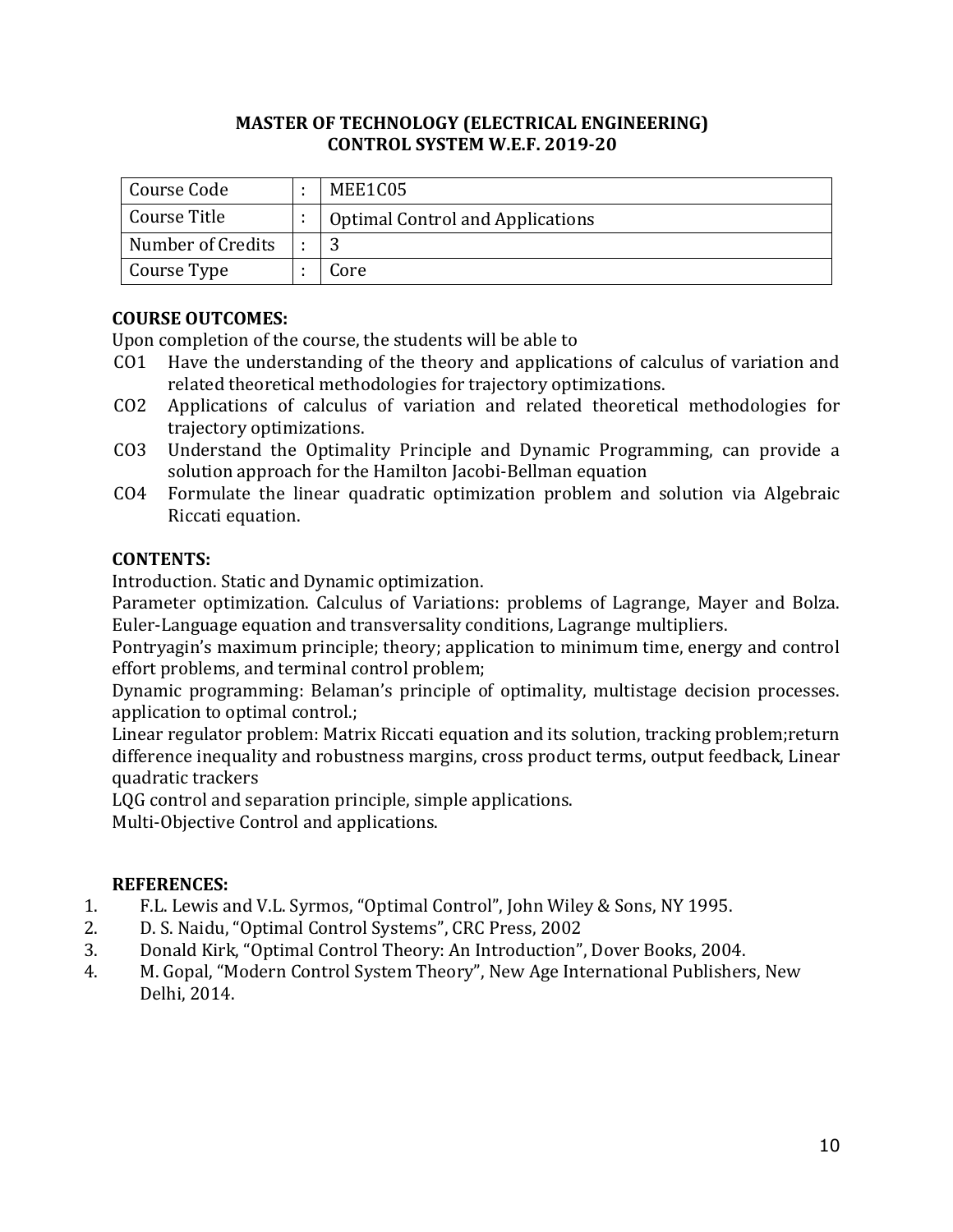| Course Code       | MEE1L01                     |
|-------------------|-----------------------------|
| Course Title      | Modelling & Simulation LAB. |
| Number of Credits |                             |
| Course Type       | Core                        |

- CO 1: Develop mathematical models of various engineering and physical systems using classical and energy approach in MATLAB Environment
- CO 2: Linearization of the nonlinear system using different techniques using MATLAB
- CO 3: Analyze the model from control perspective and use MATLAB software tool to demonstrate analysis.
- CO 4: Design and analyze Discrete Controller and estimator in MATLAB Environment.

Faculty Instructor Shall formulate List of Practical's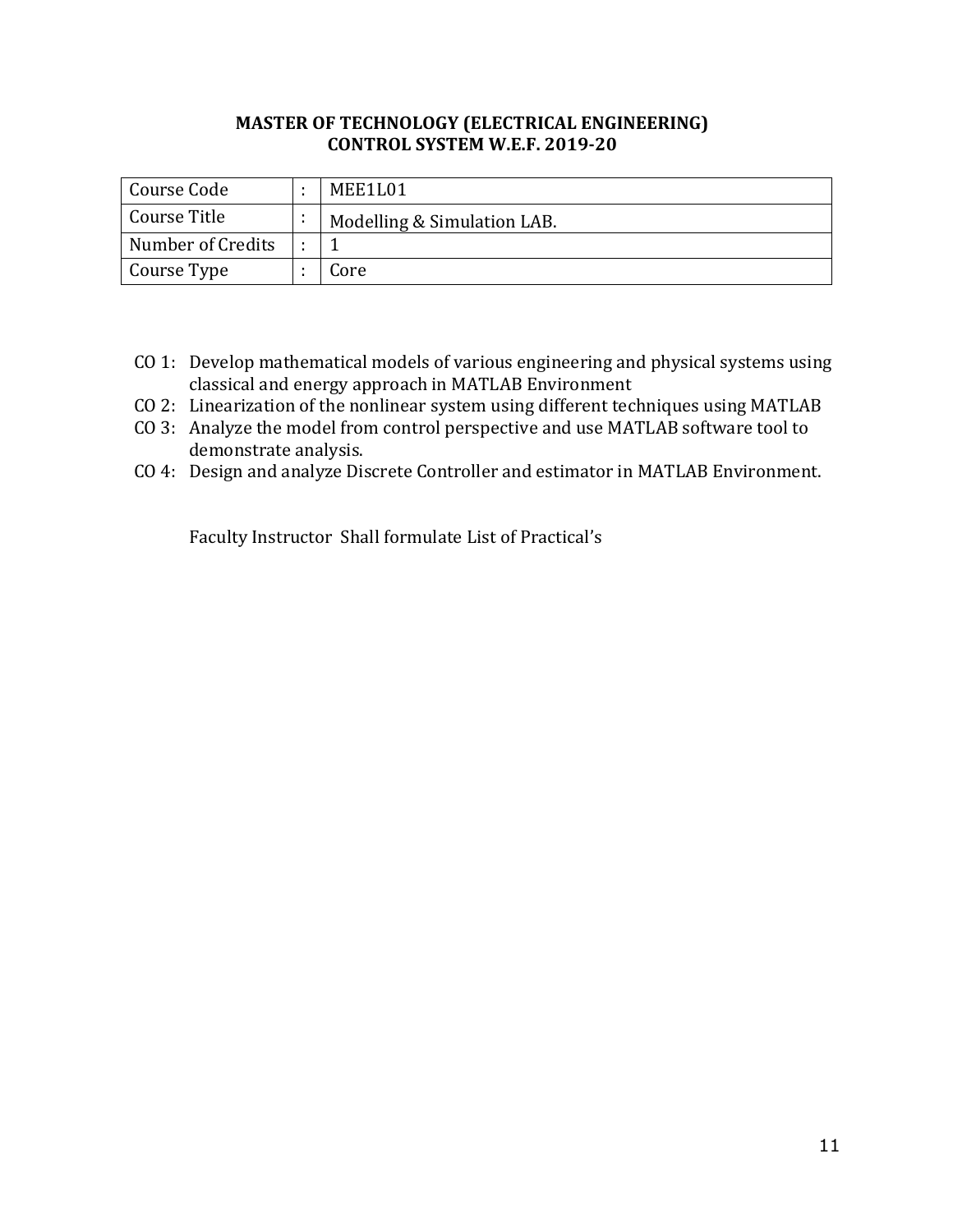| Course Code       | MEE1S01 |
|-------------------|---------|
| Course Title      | Seminar |
| Number of Credits |         |
| Course Type       | Core    |

- CO1 Able to select a presentation topic of current interest in the area of systems and control.
- CO2 Achieve an ability to prepare fairly good looking presentation with wellorganized rich presentation material.
- CO3 Ability to compose text and illustrations respecting intellectual property right.
- CO4 Able to comprehend conclusion with balanced views to invite open questions from audience.

Suggested Rubrics:

- 1. Background Content
- 2. Methods
- 3. Presentation material
- 4. Illustrations (Graphs, figures, tables, flowcharts etc)
- 5. Presentation skills
- 6. Report writing on Seminar
- 7. Time management
- 8. Response to Audience Queries
- 9. Personality, Preparedness and Gestures

Achievements to be judged on four levels: Below Average, Average, Good and Outstanding.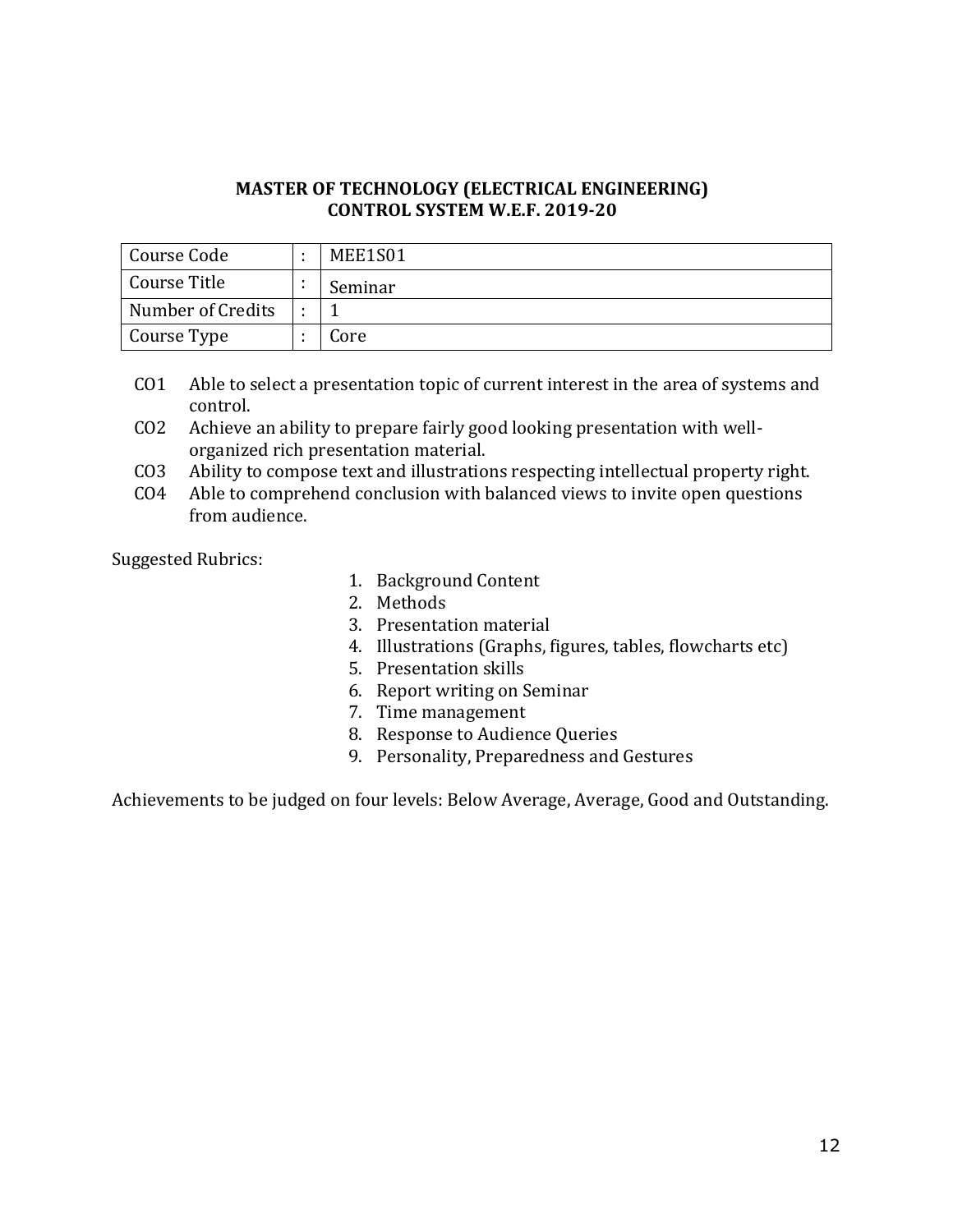| Course Code       | MEE1E31/MEE1071          |
|-------------------|--------------------------|
| Course Title      | Intelligent Control      |
| Number of Credits |                          |
| Course Type       | Elective / Open Elective |

## **COURSE OUTCOMES:**

Upon completion of the course, the students will be able to

- CO1 Distinguish between soft computing and hard computing techniques, Understand the various configurations of intelligent control systems. Identify when and where to use intelligent control.
- CO2 Understand and design fuzzy logic controllers, artificial neural networks.
- CO3 Use Genetic algorithms for control optimization problems.
- CO4 Use simulation tools for the design performance evaluation of control systems.

#### **CONTENTS:**

Introduction to Intelligent Control, need for intelligent control, Introduction to intelligent system modeling using Fuzzy logic.

Basic Fuzzy Logic System, Fuzzy Logic based system modeling, Fuzzy Logic based Controller Design. Theoretical and implementation issues.ANN based system modeling and controller design: theoretical and implementation issues.

Neuro fuzzy systems and their application to control of complex systems, Industrial Case studies.

#### **REFERENCES:**

- 1. T.J. Ross, "Fuzzy Logic Control",TM.H. Publications, 2003.
- 2. Drinnkov, "Fuzzy Logic Control", Narosa Publishers, 2008.
- 3. Simon Hekins, "Comprehensive Neural Networks", Pearson Publications, 2010.

4. J.S.R. Jang, C.T. Sun, E. Mizutani, "Neuro Fuzzy and Soft Computing", P.H.I. Publishers, 2000.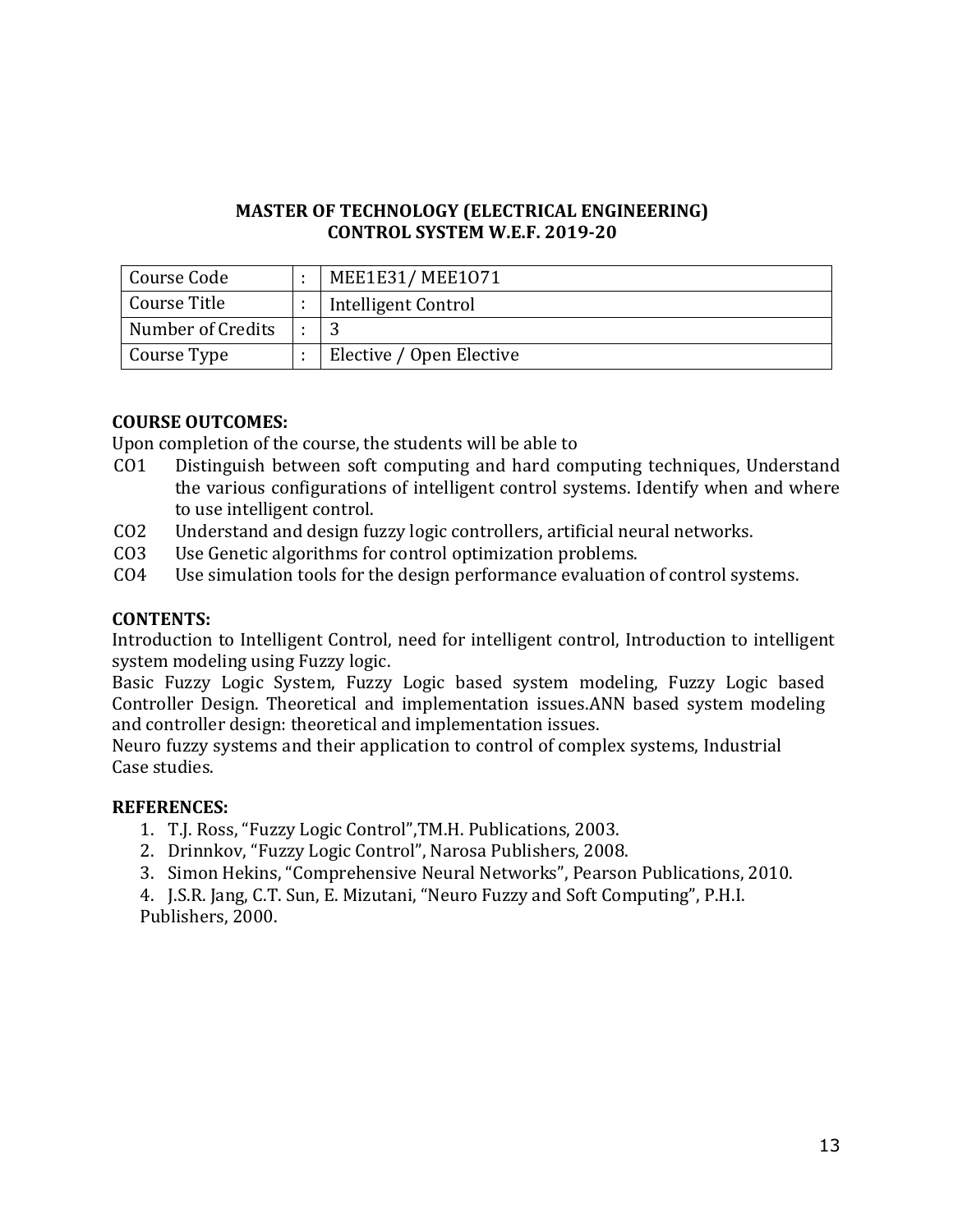| Course Code       | MEE1E33                       |
|-------------------|-------------------------------|
| Course Title      | <b>Control Systems Design</b> |
| Number of Credits |                               |
| Course Type       | Elective                      |

## **COURSE OUTCOMES:**

Upon completion of the course, the students will be able to

- CO1 Develop mathematical models and understand the mathematical relationships between the sensitivity functions and how they govern the fundamentals in control systems**.**
- CO2 Design pole-assignment controller and the specific design procedure.
- CO3 Develop state-feedback models and design state feedback controller and state observer.
- CO4 Design of Gain Scheduling Controllers and variable structural controllers.

## **CONTENTS:**

Stability and Performance Specifications. Limits of performance. Constraints on sensitivity and complementary sensitivity. Recent issues and design trade-offs.

Review of system models. Model simplifications and associated modeling errors. Discrete time and hybrid models. Recent trends.

Design features, limitations, robustness and implementation of classical compensators and PID controllers. Integrator Wind up and Anti-wind up schemes.

Design of Linear State Feedback, compensating delays, Smith predictors, Predictive controllers, Internal Model Control,

Recent trends in design of control systems. Control design based identification of complex systems. Design exercises and case studies.

# **REFERENCES:**

1. Goodwin, G.C. Graebe, S.F. and M.E. Salgado, "Control System Design", PrenticeHall of India, 2001.

2. Friedland, B "Advanced Control System Design", Prentice Hall Int. Inc. NY.1966.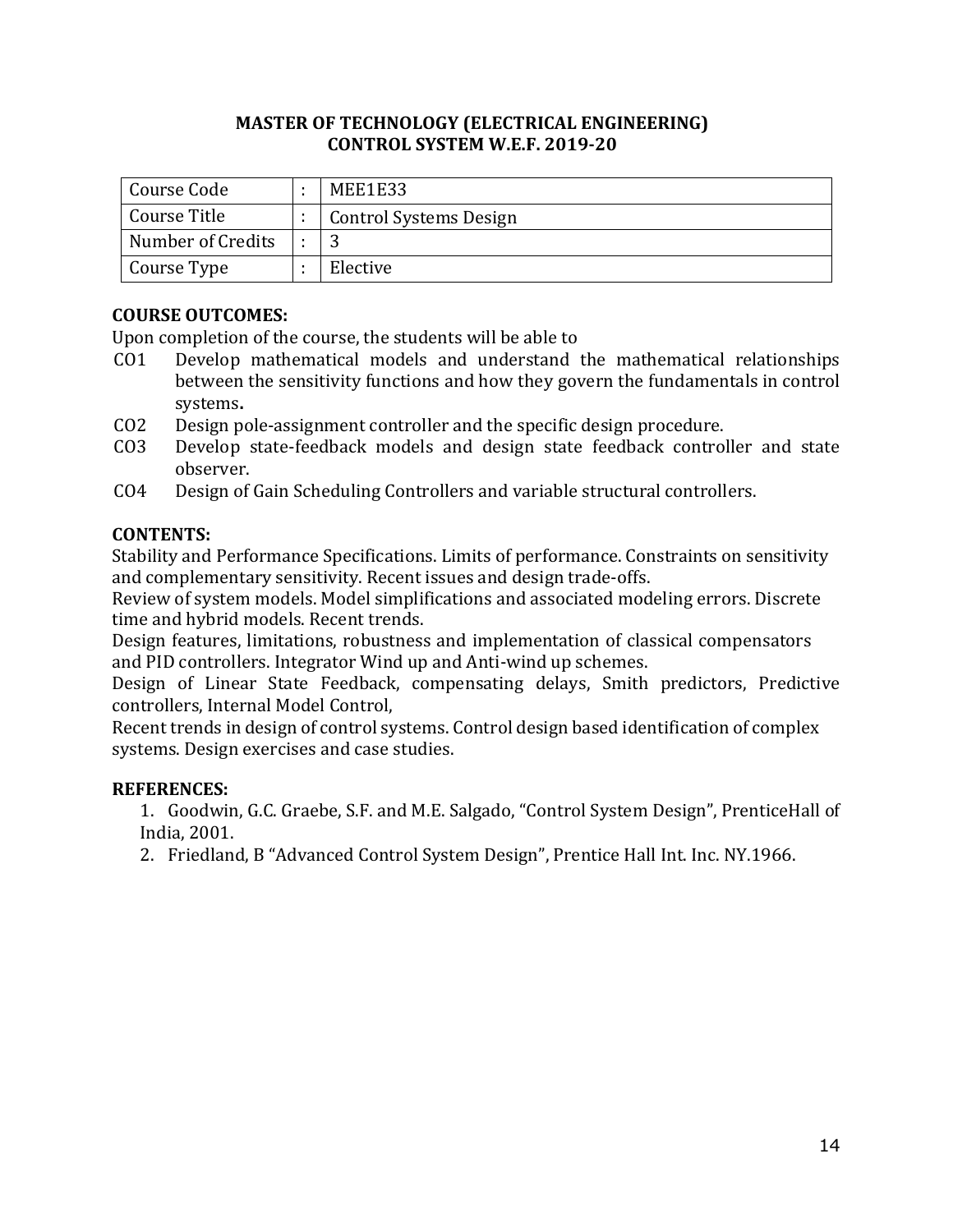| Course Code       | MEE1E35                                        |
|-------------------|------------------------------------------------|
| Course Title      | Mathematical Structures in Systems and Control |
| Number of Credits |                                                |
| Course Type       | Elective                                       |

## **COURSE OUTCOMES:**

Upon completion of the course, the students will be able to

- CO1 Understand the concept of mathematical structures for systems and control groups and vector spaces.
- CO2 Understand various mathematical characteristics and operations in terms of orthogonal functions and least square approximations.
- CO3 Appreciate operational methods and their piecewise constant approximations.
- CO4 Develop system analysis and optimization algorithms using the concept of linear algebra and their computer implementations.

## **CONTENTS:**

Mathematical structures for systems - groups and vector spaces; function spaces, linear vector spaces, normed spaces, inner product spaces, Banach spaces, Hilbert spaces.

Mathematical characteristics and operations; orthogonality, linear operators, different types of orthogonal functions, applications in orthogonal functions' system – BPF, WF, FT, DCT, Haar wavelet, basis functions, least square approximation of signals, piecewise constant approximation of different basis functions.

Operational methods; piecewise constant approximation of linear mathematical operators, computer implementation and computational consideration, review of linear algebraic methods, applications in system analysis and control engineering, Introduction to optimal control of linear systems using operational methods.

## **REFERENCES:**

- 1. P. R. Halmos, "Finite Dimensional Vector Spaces", Springer 1984.
- 2. J. A. Thorpe, "Elementary Topics in Differential Geometry", Springer-Verlag 2004

3. H. T. Banks,"A functional analysis framework for modeling, estimation and control in science and engineering", Chapman and Hall/CRC Press 2012.

4. James R. Leigh,"Functional analysis and linear control theory", Academic Press, 1980.

5. K. B. Datta and B. M. Mohan, Orthogonal Functions in Systems and Control, Advanced Series in Electrical and Computer Engineering, vol. 9, World Scientific, Singapore, 1995.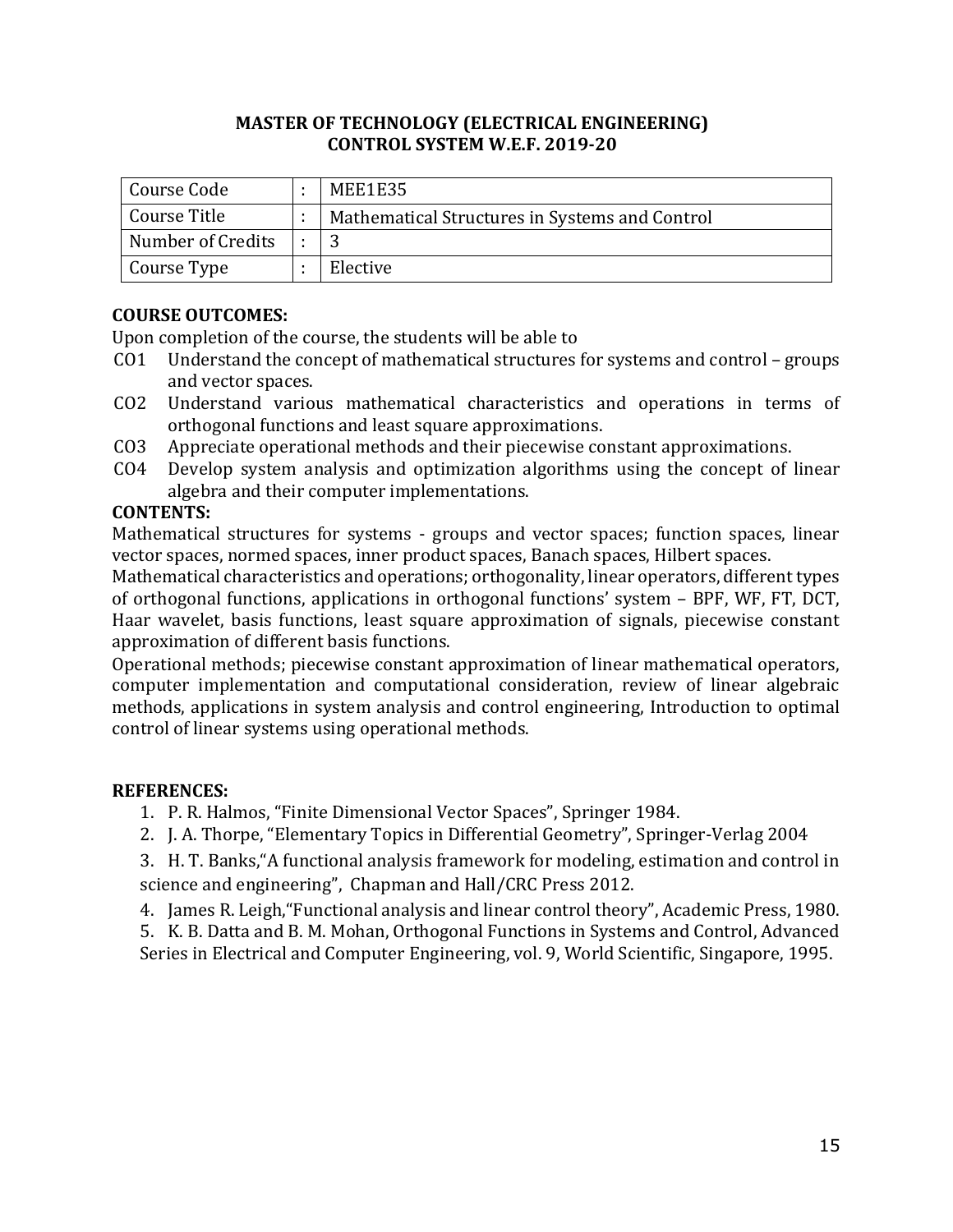| Course Code       | MEE1E37/MEE1073                |
|-------------------|--------------------------------|
| Course Title      | <b>Reliability Engineering</b> |
| Number of Credits |                                |
| Course Type       | Elective/Open Elective         |

# **COURSE OUTCOMES:**

Upon completion of the course, the students will be able to

- CO1 To analyze the failure modes & effects, and evaluate reliability functions.
- CO2 Demonstrate network modelling.
- CO3 To draw reliability logic diagrams, fault trees, Markov graphs and find reliability using them.
- CO4 Describe various methods to evaluate, increase and allocate and optimize reliability. **CONTENTS:**

Review of basic concepts in reliability engineering, reliability function, different reliability models etc.Reliability evaluation techniques for simple and complex system: Non path set and cutest approaches, path set and cut set approaches, different reliability measures and performance indices, modeling and reliability evaluation of system subjected to common cause failures. Reliability improvement, Reliability allocation/apportionment and redundancy optimization techniques

Fault tree analysis

Maintainability Analysis: measure of system performance, types of maintenance, reliability centered maintenance, reliability and availability evaluation of engineering systems using Markov models

Reliability testing, Design for reliability and maintainability, Reliability case studies

# **REFERENCES:**

1. M.L Shooman, "Probabilistic reliability- an engineering approach" RE Krieger Pub, 1990.

- 2. K.K Aggarwal, "Reliability Engineering" Springer Pub, 1993.
- 3. E Balaguruswamy, "Reliability Engineering" Tata McGraw hill, 2010.
- 4. R. RamaKumar, "Engineering Reliability" Prentice, NJ, 1993.

5. Ebeling Charles, "An Introduction to Reliability and Maintainability", Tata McGraw Hill,2000,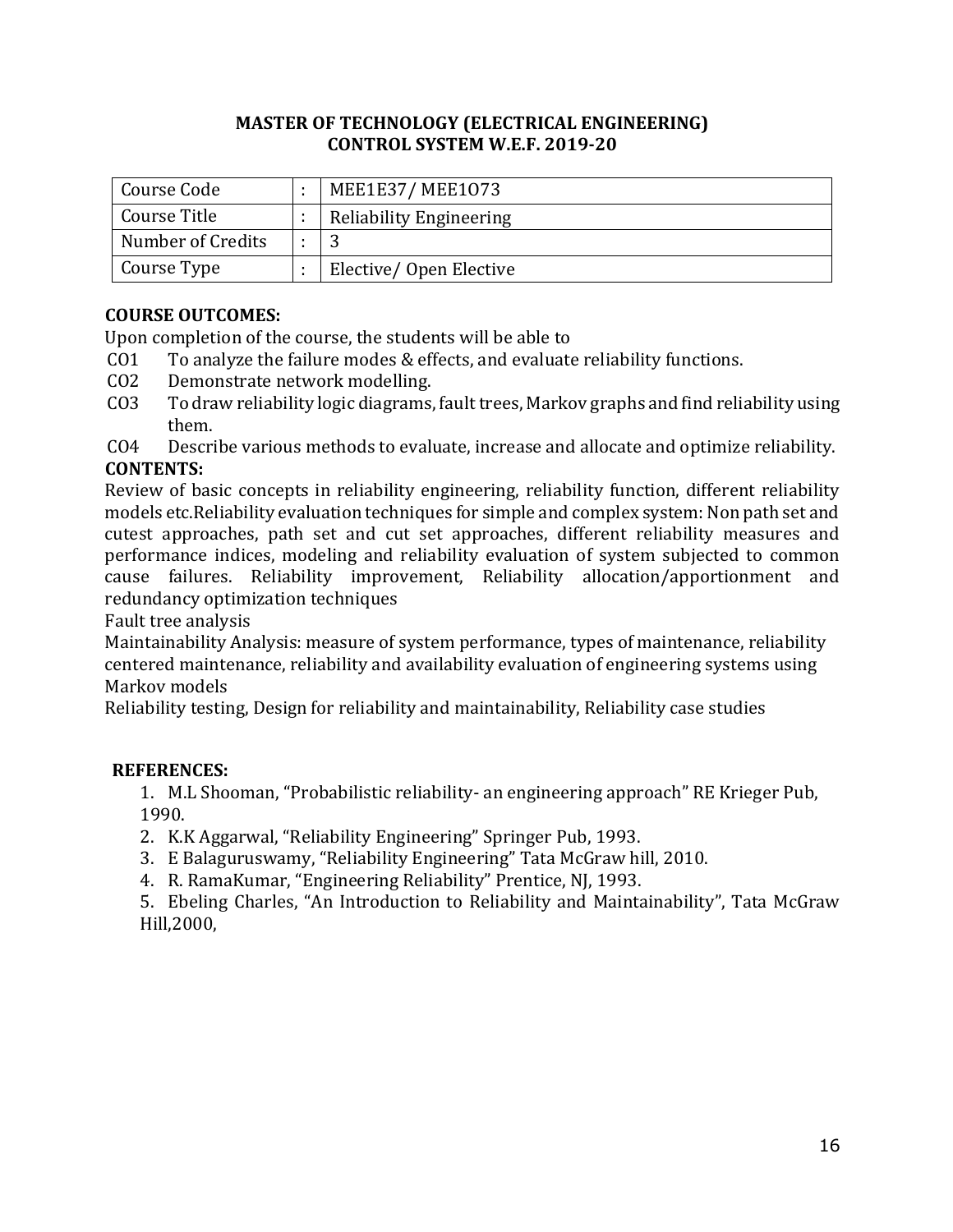| Course Code       | MEE1E39                |
|-------------------|------------------------|
| Course Title      | <b>Process Control</b> |
| Number of Credits |                        |
| Course Type       | Elective               |

# **COURSE OUTCOMES:**

Upon completion of the course, the students will be able to

- CO1. Study and analyse the characteristics of control problems in industrial processes.
- CO2. Acquire knowledge about industrial control devices and their interconnections.
- CO3. Ability to design practical PID controllers for process control systems with various tuning procedures
- CO4. Study and apply special control techniques in control of processes with comparisons to conventional controllers

# **CONTENTS:**

Review of systems theory, closed and open loop response. Response to step, impulse and sinusoidal disturbances, interacting and non-interacting type of systems. Control valves, types, function, hydraulic, pneumatic actuators, solenoid, stepper motors, interconnecting process components using PLCs. Interfacing and control hardware.

Stability Analysis: Frequency response, design of control system, control modes, definition, characteristics and comparison of P, PI, PD, PID controllers. Dynamic behavior of feedback controlled process for different control modes, control system quality, IAE, ISE, IATE criterion, controller tuning and process identification, Zigler-Nichols and Cohen-Coon tuning methods, Bode-Nyquist Plots - Process modelling.

Special Control Techniques: Principle, analysis and application of, cascade, ratio, feed forward, override, split range, selective controls, computing relays, simple alarms, Smith predictor, internal model control, theoretical analysis of complex processes. Industry grade case studies.

## **REFERENCES:**

1. 'Process Systems analysis and Control', D.R. Coughanour, Mc.Graw Hill, II Edition, 1991.

2. 'Process Dynamics and Control', D.E.Seborg, T.F.Edger, and D.A.Millichamp, John Wiley and Sons, II Edition, 2004.

3. 'Principle and Practice of Automatic Process Control', C.A.Smith and A.B.Corripio, John Wiley and Sons, 1985.

4. 'Process control', Peter Herriot, Tata McGraw Hill.

5. 'Process Modelling Simulation and Control for Chemical Engineers**',** W.L.Luyben, McGraw Hill, II Edition, 1990.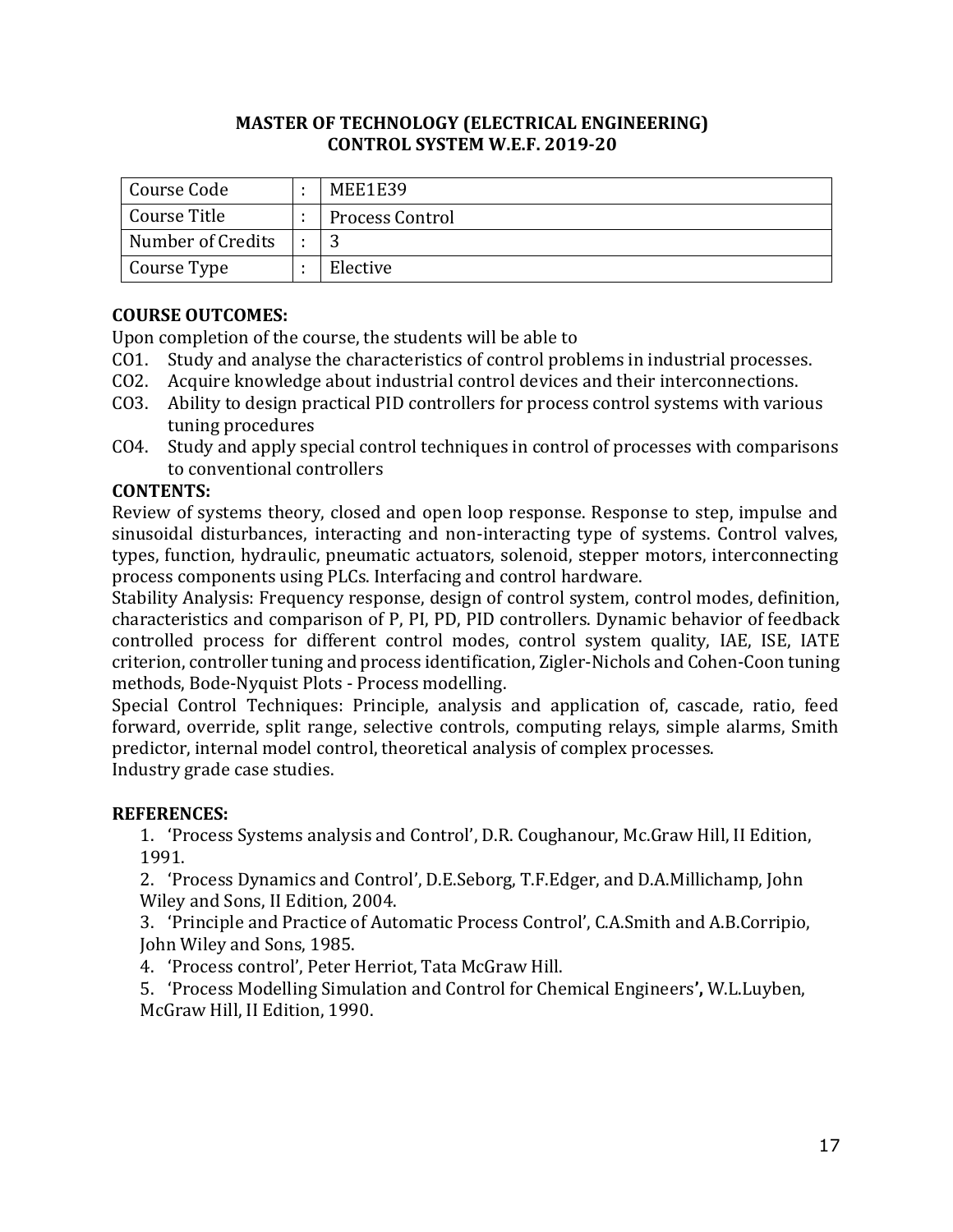# **MASTER OF TECHNOLOGY (ELECTRICAL ENGINEERING)**

## **CONTROL SYSTEM W.E.F. 2019-20**

| Course Code       | MEE1E41                   |
|-------------------|---------------------------|
| Course Title      | Digital Signal Processing |
| Number of Credits |                           |
| Course Type       | Elective                  |

## **COURSE OUTCOMES:**

Upon completion of the course, the students will be able to

- CO1. Interpret, represent and process discrete/digital signals and systems
- CO2. Understand frequency domain analysis of discrete time signals and design FIR and IIR filters.
- CO3. Grasp advanced concepts of digital signal processing and their analysis.
- CO4. Practical implementation issues such as computational complexity, hardware resource limitations as well as cost of DSP systems or DSP Processors.

## **CONTENTS:**

Digital Signal Processing Applications; Filter Design, FIR & IIR Digital Filter Design, filter Fourier Transform: DFT and FFT algorithms.

Real Time Implementation: Implementation using DSP for digital filters and FFT.

Multirate DSP: The basic sample rate alteration, time – domain characterization & frequency domain characterization, Cascade equivalences, filters in sampling rate alteration systems, digital filter banks and their analysis and applications; multi-level filter banks, estimations of spectra from finite – duration observation of signals.

Linear prediction and optimum linear filters: forward and backward linear prediction, AR Lattice and ARMA lattice – ladder filters, Wieners filters for filtering on prediction.

Introduction to Digital Signal Processors, Architectures of TMS-320 series, Instruction Set, Programming and Interfacing.

# **REFERENCES:**

1. P.P. Vaidhyanathan, Multirate systems and filter banks, Prentice Hall, 1993.

2. Emmanuel Ifeachor and Barrie Jervis, Digital Signal Processing: A Practical Approach (2nd Edition), Prentice Hall, 2004.

3. J.G Proakis and D.G Manolakis - Digital Signal Processing: Principles, Algorithms and Applications, PHI, 2004.

4. A.V. Oppehein and R.W. Schafer, Discrete time signal processing, PHI, 1992

5. Haykins, Adaptive Filter Theory, Prentice Hall, 1986

6. S. K. Mitra, Digital Signal Processing, A Computer – Based approach, Tata McGraw-Hill, 2008.

7. Reference Manual of TMS-320 Digital Signal Processor, 2007.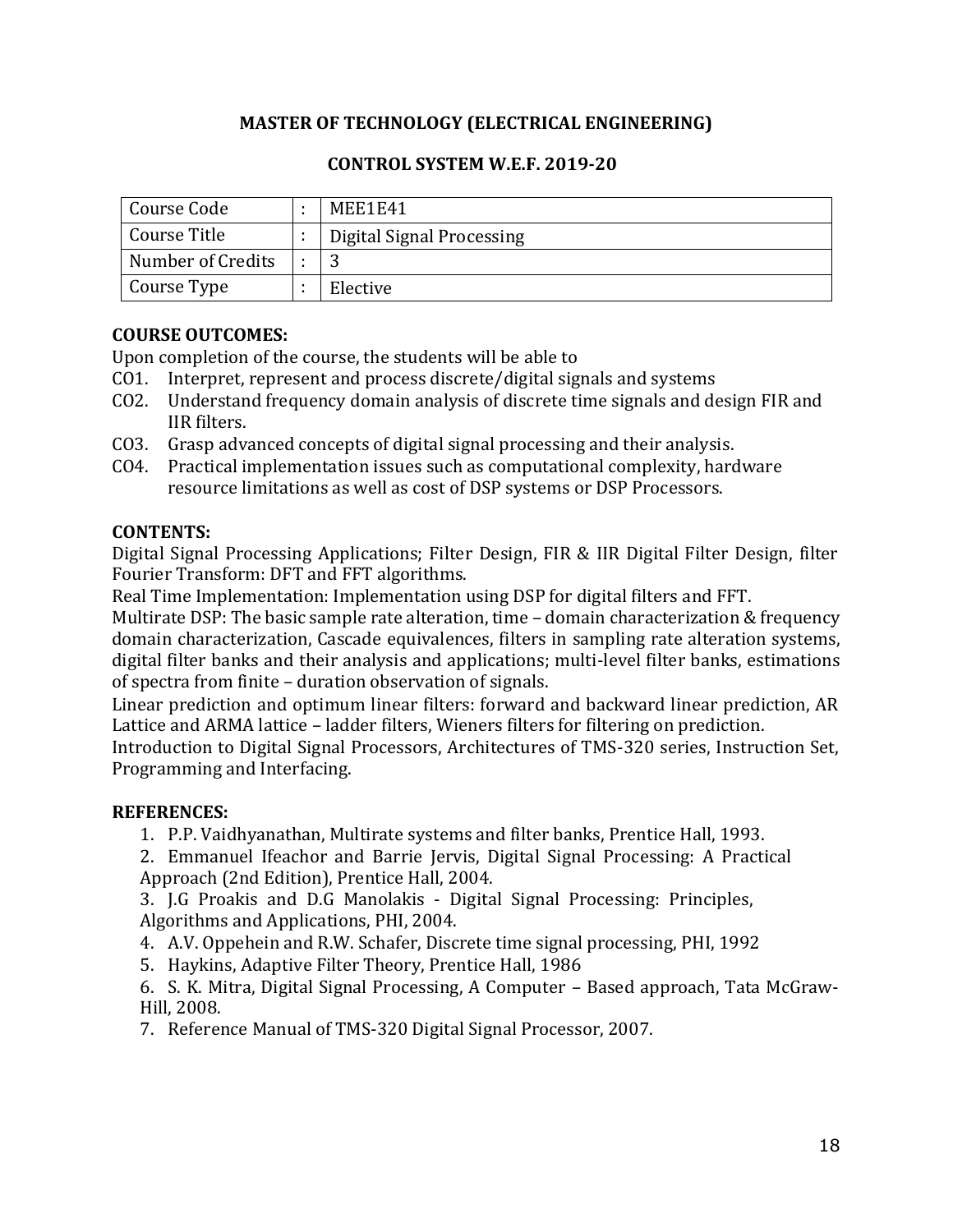| Course Code       | MEE1E43/MEE1075            |
|-------------------|----------------------------|
| Course Title      | <b>Optimization Theory</b> |
| Number of Credits |                            |
| Course Type       | Elective/Open Elective     |

# **COURSE OUTCOMES:**

Upon completion of the course, the students will be able to

- CO1. Apply knowledge of optimization to formulate and solve Engineering problems.
- CO2. Understand the different methods of optimization and be able to suggest a technique for a specific problem.
- CO3. Understand optimization technique using algorithms.
- CO4. Optimize with non-linear programming

## **CONTENTS:**

Review of linear programming techniques.

Multi objective optimization, transportation and assignment problem, network techniques. Introduction to non-linear programming- constrained and unconstrained optimization problem, Kuhn-Tucker conditions, quadratic and separable programming.

Advanced optimization techniques- particles swarm optimization, genetic algorithm Introduction to convex optimization problems.

- 1. SS Rao, "optimization theory and applications", Wiley Eastern Ltd, 1996.
- 2. R. Panneeselvam, "Operations research", PHI learning pvt. Ltd, 2000.
- 3. Boyed and Vandenberghe, "Convex optimization",1998
- 4. HamdyA.Taha, "Operational research",1999
- 5. ClercM. , "Particle Swarm Optimization", Wiley, 2003.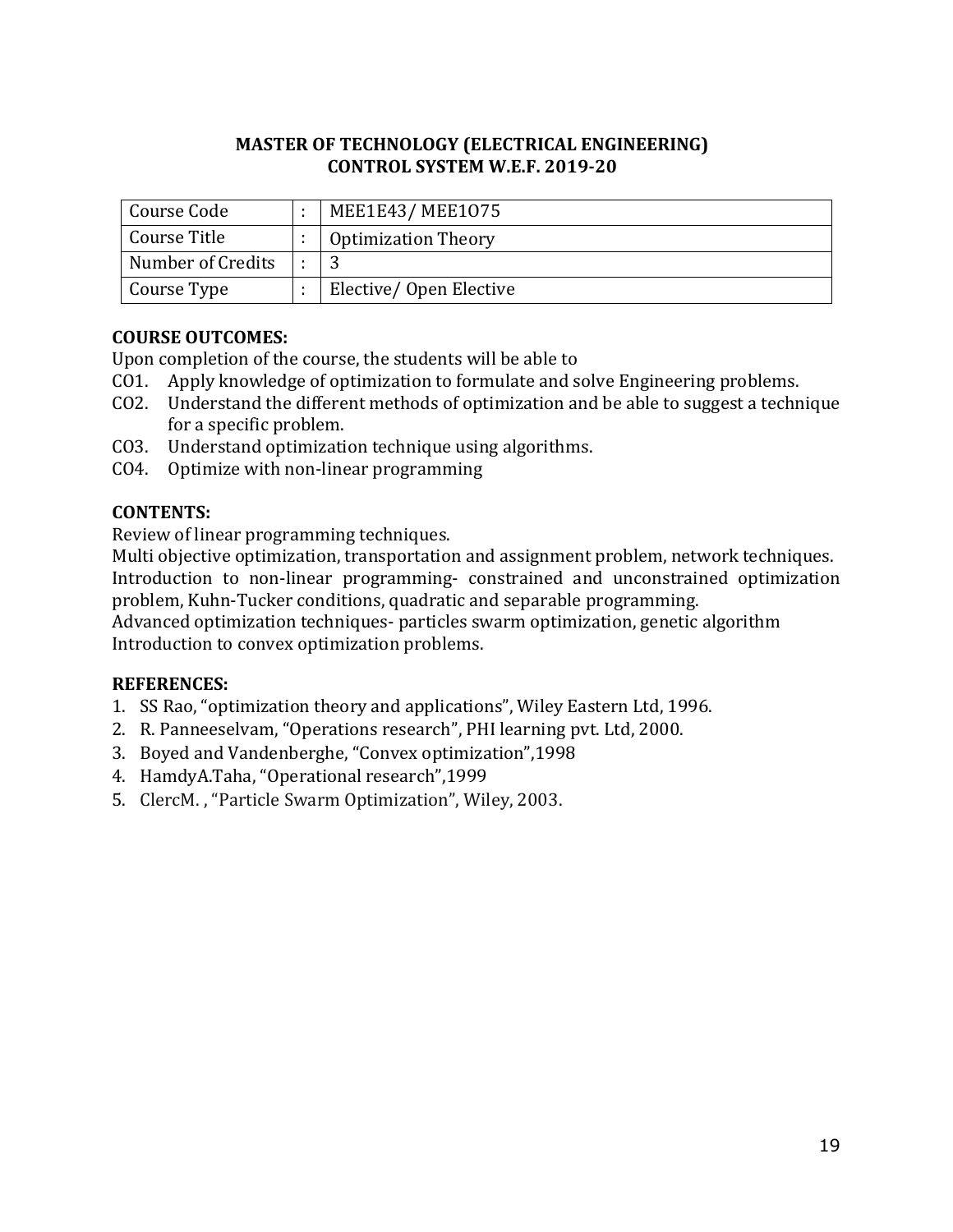| Course Code       | MEE1E45              |
|-------------------|----------------------|
| Course Title      | Guidance and Control |
| Number of Credits |                      |
| Course Type       | Elective             |

# **COURSE OUTCOMES:**

Upon completion of the course, the students will be able to

- CO1 Develop the mathematical models of Autopilots.
- CO2 Design Kalman Filters for Missiles Apply the Guidance Laws for Missiles.
- CO3 Apply the methods of Inertial Navigation.
- CO4 Design the Optimal Controller for Autopilots.

## **CONTENTS:**

Fundamentals of guidance and tracking systems, Simple models of aircraft and missiles. Control requirements for guidance Systematic formulation of guidance problems, Guidance using servomechanism formulation, and pre filter design, model following, regulator redesign optimal trackers.

Introduction to filtering, nonlinear filtering, prediction and smoothing, Kalman and Extended Kalman filter.

Method of Inertial navigation, integrated navigation systems, external navigation aids. Advanced guidance laws, Guidance laws & processing.

# **REFERENCES:**

1. Ching F. Lin, "Modern Navigation, Guidance and control processing", Prentice Hall, 1991.

2. Chin F. Lin &Ching F. Lin, "Modern Navigation, Guidance and Control Processing", Vol. II, Prentice Hall Inc., 1996.

3. Paul Zarchan, "Tactical and Strategic Missile Guidance", Progress in Astronautics and Aeronautics, Vol. 176.

4. F.L. Lewis and V.L. Syrmos, "Optimal Control", John Wiley & Sons, 2001.

5. J.H. Blackelock, "Automatic Control of Aircrafts and Missiles", Wiley Interscience, 1991.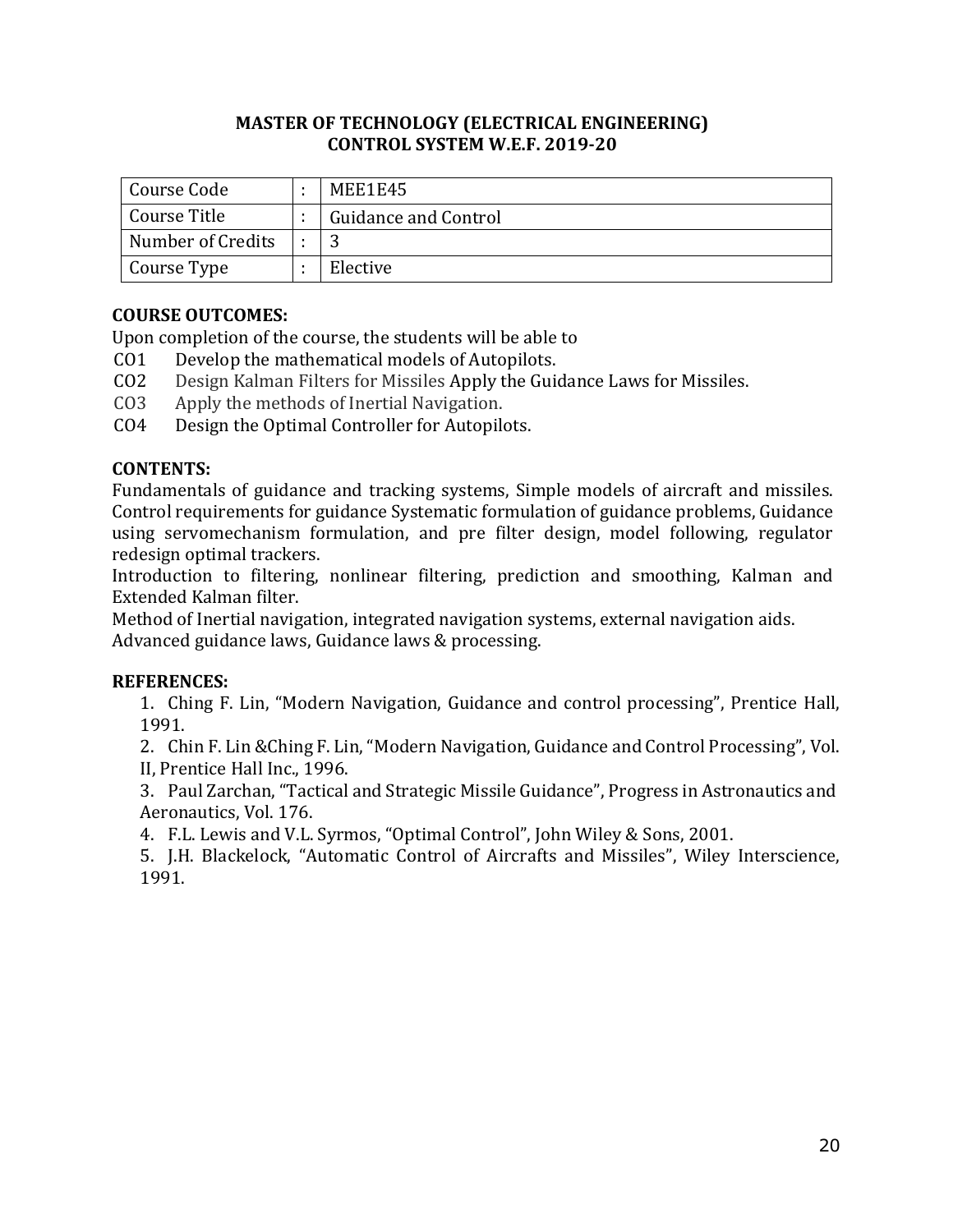| Course Code               | MEE1E47/MEE1077                  |
|---------------------------|----------------------------------|
| <sup>1</sup> Course Title | Introduction to Machine Learning |
| Number of Credits         |                                  |
| Course Type               | Elective/Open Elective           |

# **COURSE OUTCOMES:**

Upon completion of the course, the students will be able to

- CO1. Understand complexity of real-life problems and their solution using machine learning.
- CO2. Apply linear algebra, probability and statistical concepts to machine learning problems
- CO3. Design using various machine learning paradigms for various engineering problems.
- CO4. Apply Machine Learning using real-world data.

## **CONTENTS:**

Learning Machines, Data representation, structured and structured data, Forms of learning, Application areas of machine learning

Supervised Learning, Heuristic search, Metrics for assessing accuracy

Statistical Learning: Descriptive statistics, Bayesian Reasoning, Linear Regression, Least square criterion

Classification: Probabilistic classifiers and Non-probabilistic classifiers

Learning with Support Vector Machines (SVM): Linear discriminant functions, Non-linear classifier; Principal Components Analysis

Learning with Artificial Neural Networks: ANN architectures and Learning rules.

Fuzzy Inference Systems: Approximate learning, Mamdani model, Takagi-Sugeno Model Data Clustering: Data analysis, clustering methods, k- means clustering, data transformation, Introduction to deep learning.

- 1. E. Alpaydin, Introduction to Machine Learning, 3rd Edition, The MIT Press, 2014
- 2. S. Theodoridis, Machine Learning: A Bayesian and Optimization Perspective, Academic Press, 2015
- 3. M. Gopal, Applied Machine Learning, McGraw Hill (India), 2018.
- 4. P. Jain and P. Kar, Non-convex Optimization for machine Learning, Now Foundations and Trends, 2017.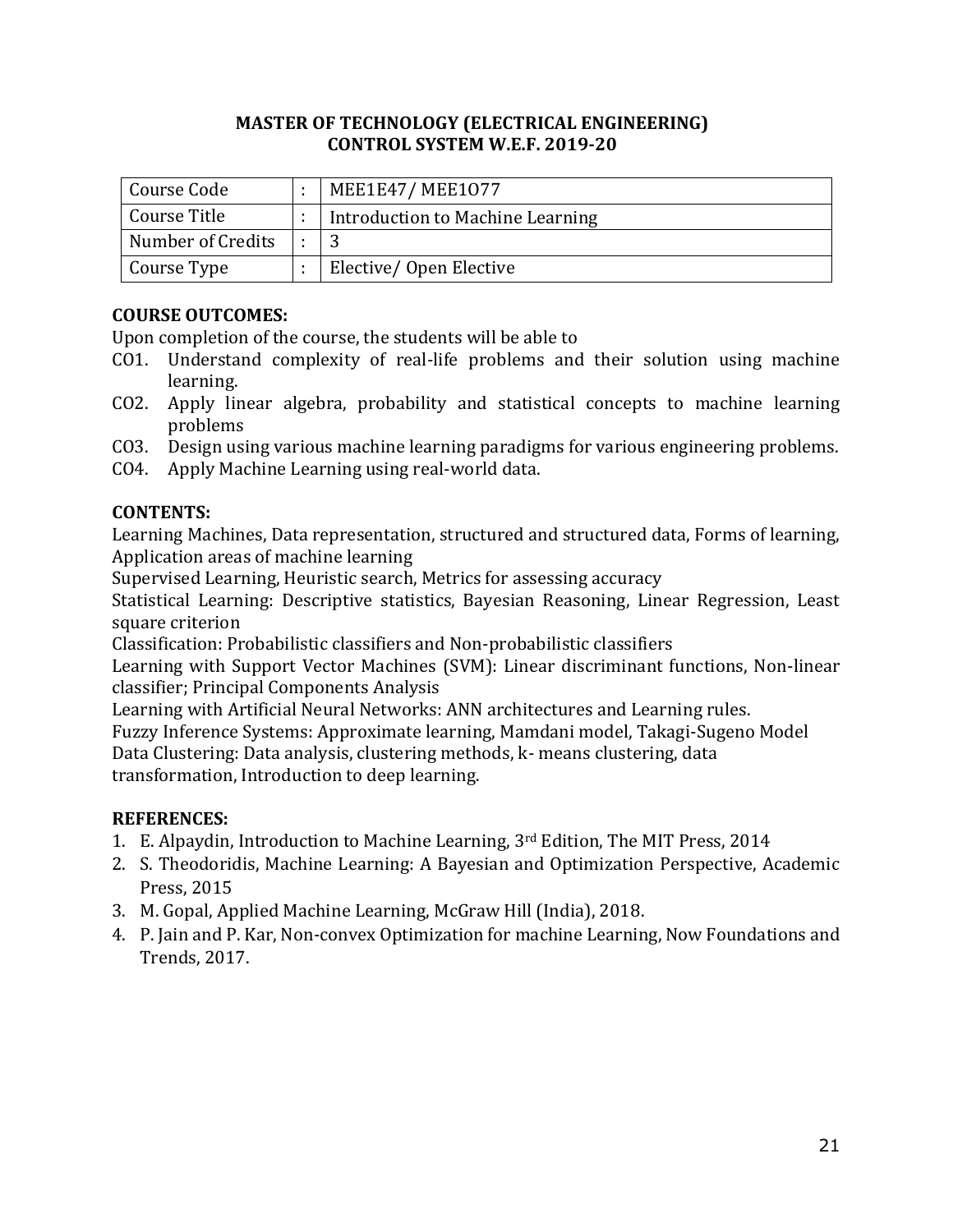| Course Code       | MEE1E49/MEE1079         |
|-------------------|-------------------------|
| Course Title      | Virtual Instrumentation |
| Number of Credits |                         |
| Course Type       | Elective/Open Elective  |

## **COURSE OUTCOMES:**

Upon completion of the course, the students will be able to

CO1: To describe about virtual instrumentation.

CO2: Get adequate knowledge VI tool sets

CO3: To describe data acquisition

CO4: To get introduced to VI programming techniques

#### **CONTENTS:**

Virtual Instrumentation: Historical perspective, advantages, block diagram and architectureof a virtual instrument, data flow techniques, graphical programming in data flow, comparison with conventional programming. Development of virtual instrument using GUI, real time systems.

VI Programming Techniques: VIS and sub VIS, loops and charts, arrays, clusters andgraphs, case and sequence structures, formula nodes, local and global variables, string and file I/O, instrument drivers, publishing measurement data in web.

Data Acquisition basics: Introduction to data acquisition in PC, sampling fundamentals,input/output techniques and buses. ADC, DAC, Digital I/O, counters and timers, DMA, Software and Hardware installation, calibration, Resolution, Data acquisition interface requirement

Lab View hardware: VI Chassis requirement, common instrument interface: currentloop, RS232C/RS485, GPIB. Bus interfaces, GPIB, PCI Card. VI toolsets and application of Virtual Instrumentation.

#### **REFERENCES:**

1. Gary Johnson,"LABVIEW graphical programming",Second edition, McGraw hill,NY,1997.

2. Lisa K.Wells&Jeffrey travis, "Labview for everyone",Prentice Hall,new jersey,1997.

3. Sanjay Gupta and Joseph John, "Virtual Instrumentation using labview",(TMH), 1996.

4. Rick Bitter, Taqimohd,MahNawrock(CRC Press) Kevin James,"LAB VIEW Advanced Programming Techniques2nd edition", "PC Interfacing and data acquisition: Techniques for measurement, Instrumentation and Control",newness,2000.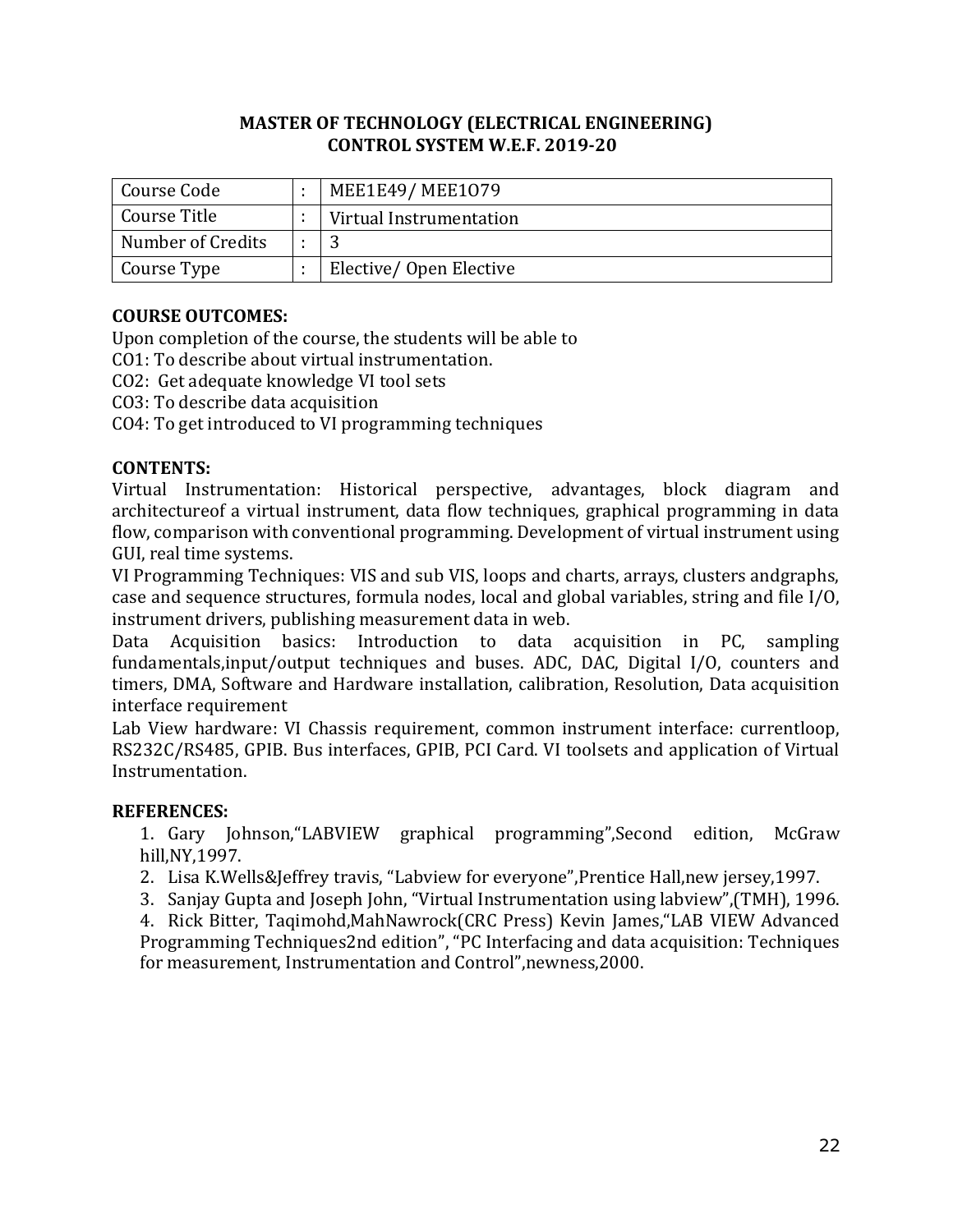#### **Second Semester**

#### **MASTER OF TECHNOLOGY (ELECTRICAL ENGINEERING) CONTROL SYSTEM W.E.F. 2019-20**

| Course Code       | MEE1C02                      |
|-------------------|------------------------------|
| I Course Title    | Multivariable Control System |
| Number of Credits |                              |
| Course Type       | Core                         |

#### **COURSE OUTCOMES:**

Upon completion of the course, the students will be able to

- CO1. Understand types of MIMO systems and models, their mathematical properties, analyse the system to relate these properties to the physical properties of the system.
- CO2. Study industrial process models, typical multivariable behavior, interaction issues and decoupling solutions
- CO3. Demonstrate the control design strategies and understand the purpose for specific strategy to be applied.
- CO4. Design the control algorithms for MIMO systems for desired performance and stability

#### **CONTENTS:**

Introduction to Multivariable Control System, Representation of multivariable systems, review of basic properties, concept of polynomial matrices and transmission zeros, stability, controllability and observability.

Feeback control of multivariable systems, performance analysis, feedforward control, Two degree of freedom controller, Hierarchical control.

Decentralized and decoupled control of multivariable systems, pairing selection, cascade control, Design issues in state and output feedback control designs, observer based multivariable control. Discussion of issues in optimal control of multivariable systems. Design for robustness.

Implementation issues in Multivariable control systems.

- 1. J M Maciejowski , 'Multivariable Feedback Design, , Wesley,1989.
- 2. Khaki-Sedigh, B. Moaveni "Control Configuration Selection in Multivariable Plants",SpringerVerlag 2009.
- 3. Pedro Albertos, Antonio Sala, Multivariable Control Systems, Springer, 2003.
- 4. S. Skogestad , I .Postlethwaite , 'Multivariable Feedback Control ' ,Wiley,2005.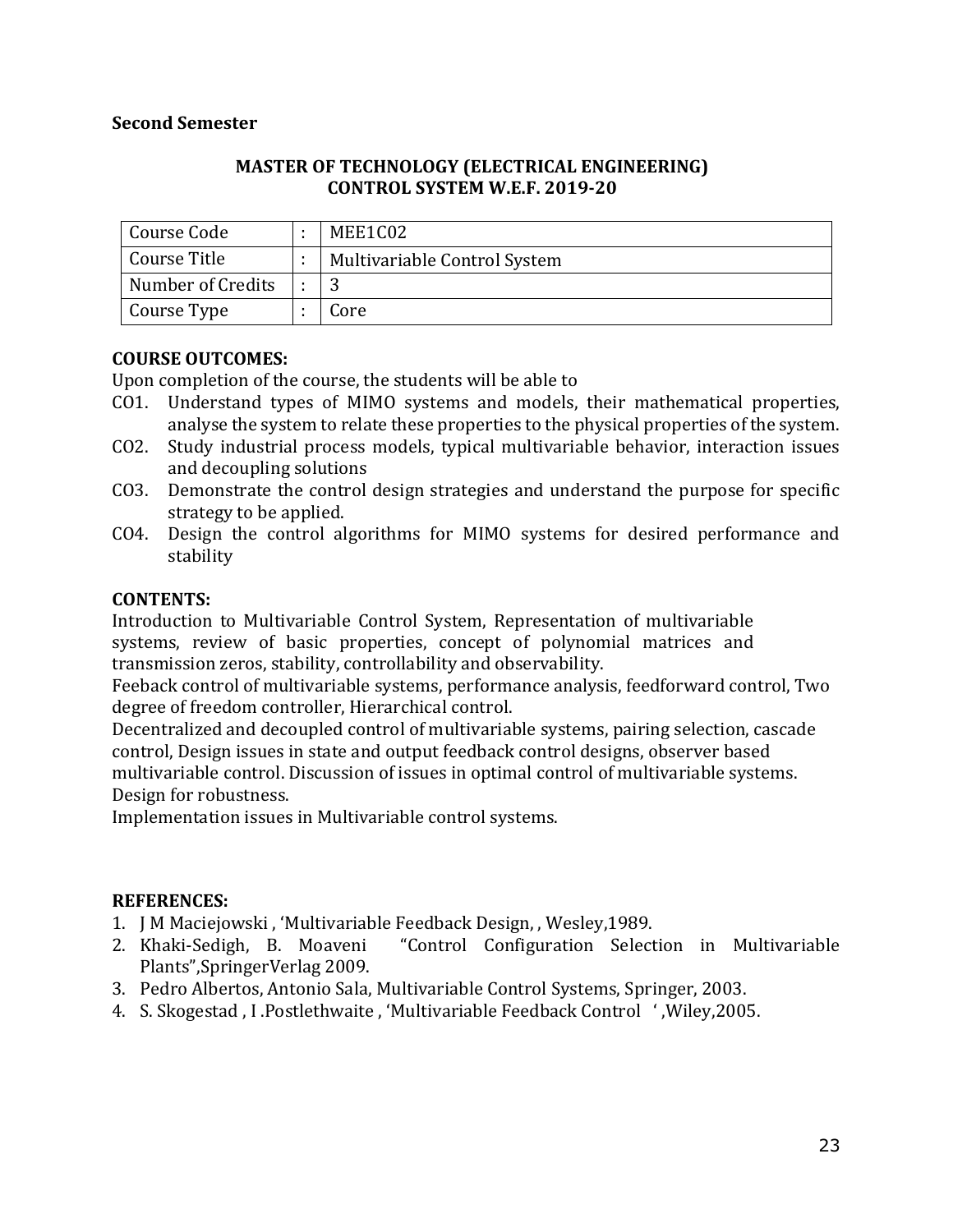# **MASTER OF TECHNOLOGY (ELECTRICAL ENGINEERING)**

## **CONTROL SYSTEM W.E.F. 2019-20**

| Course Code       | MEE1C04                        |
|-------------------|--------------------------------|
| Course Title      | Nonlinear and Adaptive Control |
| Number of Credits |                                |
| Course Type       | Core                           |

## **COURSE OUTCOMES:**

Upon completion of the course, the students will be able to

- CO1 Understand nonlinear behaviour via perturbation theory, phase plane trajectories and Describing functions.
- CO2 Design Non- linear control systems using Feedback linearization, input-state and input-output linearization.
- CO3 Study the concepts of stability, convergence and robustness issues in adaptive control.
- CO4 Implement Adaptive control theory for the analysis of Nonlinear control system

## **CONTENTS:**

Introduction to nonlinear systems and their behavior.

Analysis of nonlinear systems using perturbation theory, phase plane trajectories, Describing functions, Lyapunov& Popov's methods.

Nonlinear control design techniques; Feedback linearization, input-state and inputoutput linearization, design issues for MIMO nonlinear systems.

Variable structure control, sliding surface design, approximation of switching laws. Adaptive control:

Need for adaptive control, MIT rule, Model reference and self-tuning adaptive control techniques, Auto tuning, Gain scheduling.

Stability, convergence and robustness issues in adaptive control.

Adaptive control of nonlinear systems.

Practical aspects, implementation and applications of adaptive control.

# **REFERENCES:**

- 1. Slotine J.J.E and W. Li, "Applied nonlinear control", Prentice Hall Inc., 1991.
- 2. Mohler R.R., "Nonlinear systems: Dynamics and Control", Prentice Hall Inc., 1991.
- 3. M. Vidyasagar, "Nonlinear system analysis", Prentice Hall, 1993
- 4. Hassan K.Khalil,"Nonlinear Systems" PearsonIndia Education Pvt.Ltd. 2015
- 5. K.J. Astrom "Adaptive Control", Addison Wesley, 1983

6. Astrom K.J. and B. Wittenmark, "Computer Controlled Systems: Theory and Design", Prentice Hall of India, 1994.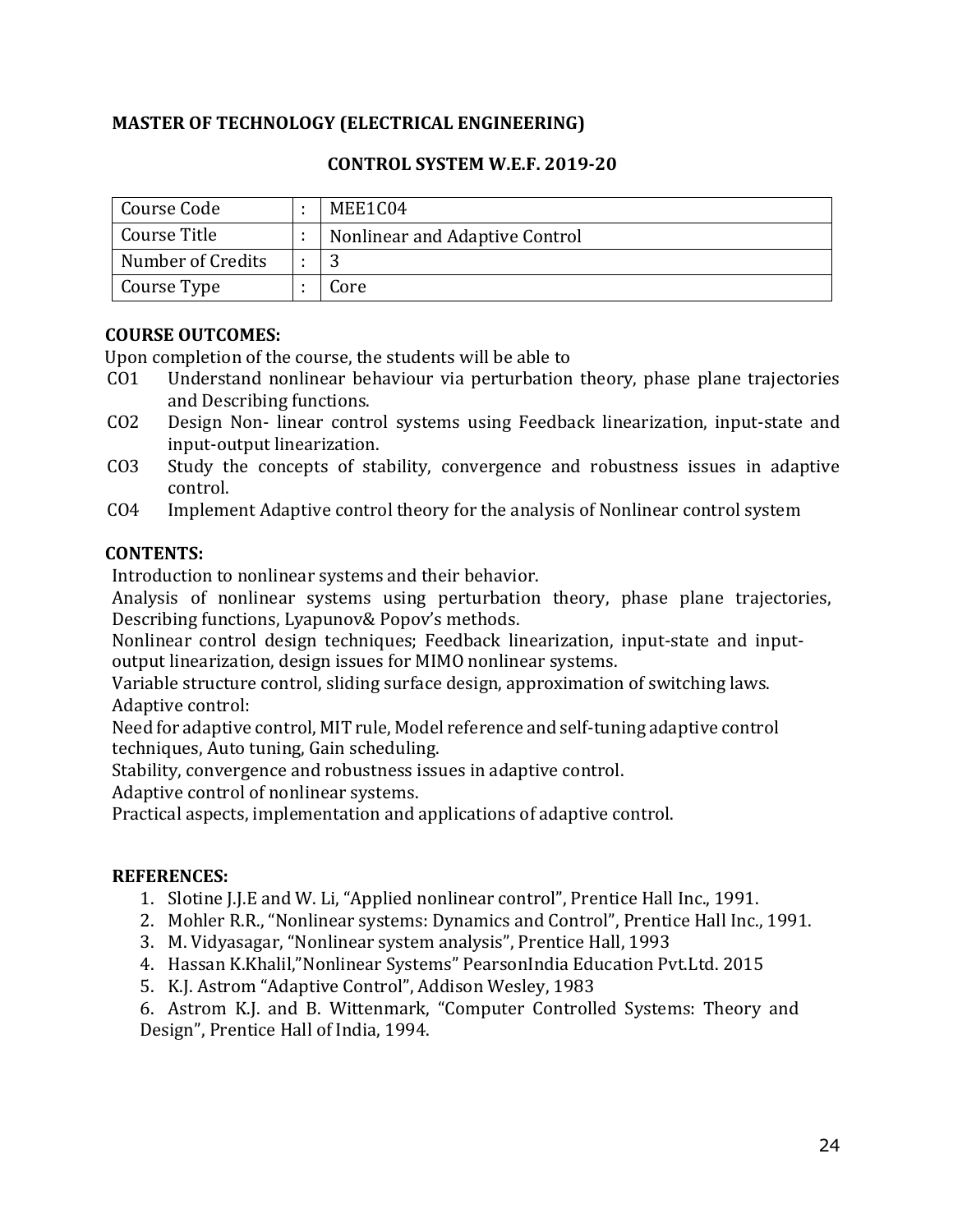| Course Code       | MEE1C06                     |
|-------------------|-----------------------------|
| Course Title      | Identification & Estimation |
| Number of Credits |                             |
| Course Type       | Core                        |

# **COURSE OUTCOMES:**

Upon completion of the course, the students will be able to

- CO1 Understand statistical properties and modelling of system with Random variables.
- CO2 Identify system models using identification methods both in transfer function and state space representation.
- CO3 Appreciate the need for estimators and estimation process for linear systems using different techniques.
- CO4 Apply the theory learned on case studies and understand computational aspects in estimation and identification.

## **CONTENTS:**

Review of probability theory and random processes, problem formation for identification and estimation.

Models: Review of continuous and discrete, state space and input-output, disturbance models.

Identification: Impulse response and transfer function approach (only nonparametric methods).

Parameter Estimation: Introduction,Maximum likelihood method, Mean square method, Linear regressions and least-squares methods and properties, Prediction error approach Non- recursive and recursive methods

Kalman filter, Extended Kalman Filter for nonlinear estimation, Implementation and computational issues, case studies.

# **REFERENCES:**

1. Lennart Ljung. "System Identification: Theory for the user", Prentice Hall Inc, NJ 1991.

2. B.N Chatterji and K.K. Parmer, "System Identification Techniques" Oxford & IBH Pub. New Delhi. 1989.

3. A. Papoulis & S U Pillai "Probability, Random Variables and Stochastic Process" 4th edition Mc Graw Hill, 2002.

4. Arun K. Tangirala, "Principles of System Identification:Theory and Practice", CRC Press, 2015.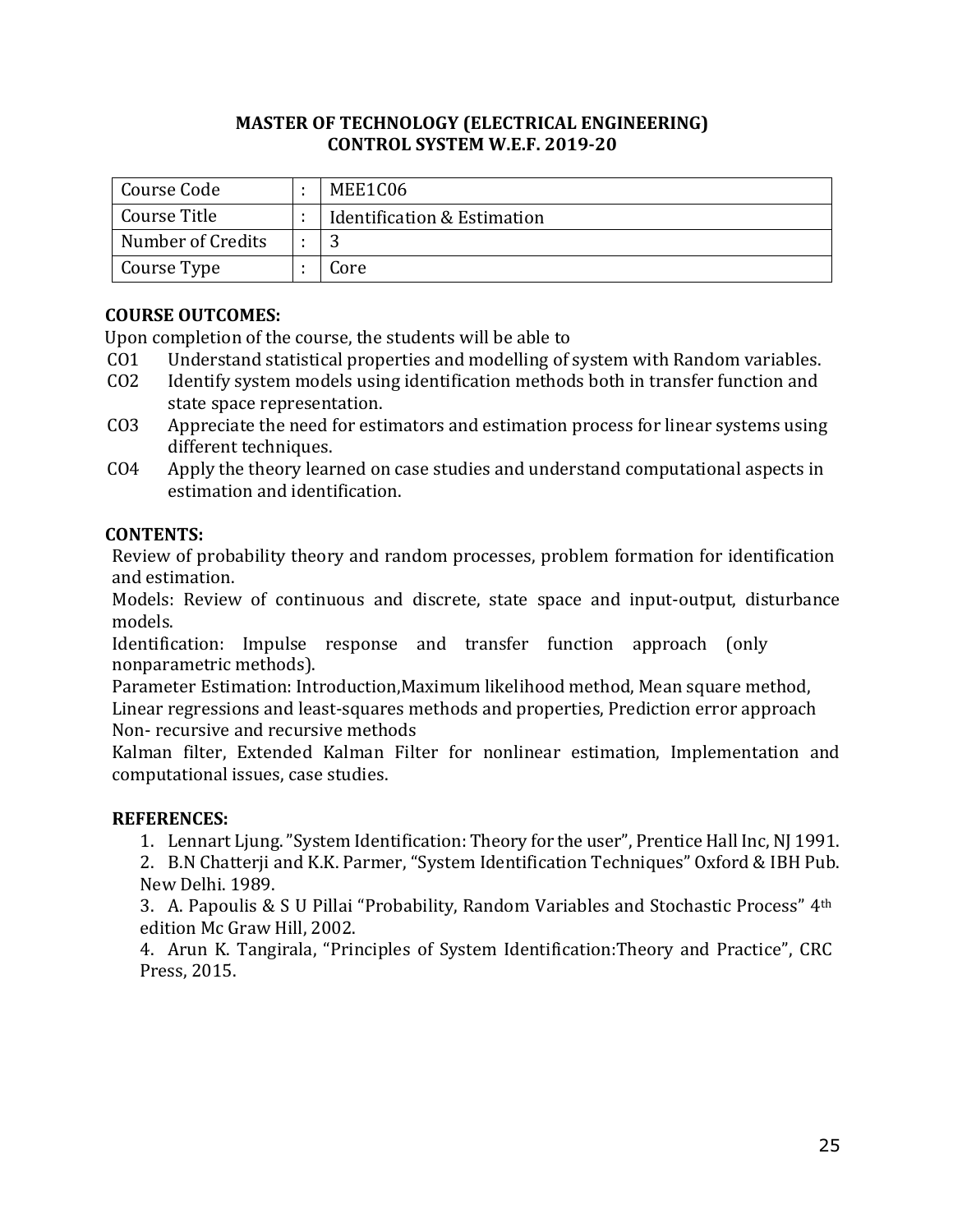| Course Code       | MEE1L02                      |
|-------------------|------------------------------|
| Course Title      | Advanced Control Systems Lab |
| Number of Credits |                              |
| Course Type       | Core                         |

- CO 1: Analyze the real-time model from control perspective and use MATLAB software tool to demonstrate analysis
- CO 2: Observer Design for state and disturbance estimation in MATLAB environment for the physical systems.
- CO 3: Develop an advanced controller for Robotic application in MATLAB real-time environment
- CO 4: Design and analyze robust controller for uncertain real-time systems in MATLAB environment

Faculty Instructor Shall formulate List of Practical's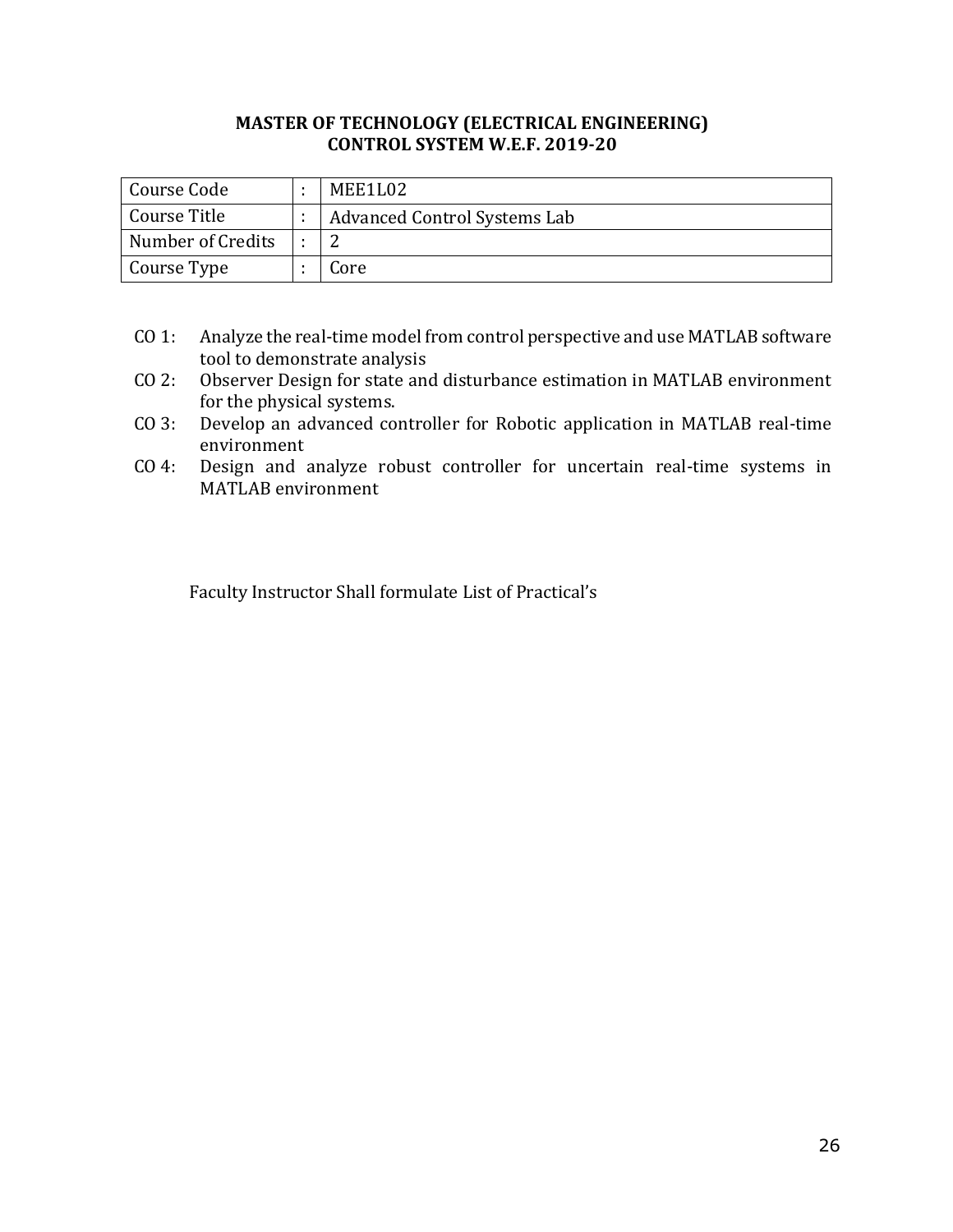| Course Code       | MEE1E32                                     |
|-------------------|---------------------------------------------|
| Course Title      | Variable Structure and Sliding Mode Control |
| Number of Credits |                                             |
| Course Type       | Elective                                    |

## **COURSE OUTCOMES:**

Upon completion of the course, the students will be able to

- CO1. Apply the knowledge of variable structure control technique to physical systems.
- CO2. Design and analyse discrete sliding mode controller for practical systems
- CO3. Acquire knowledge of reduction of chattering in uncertain system
- CO4. Acquire knowledge on the design of sliding surface for higher order systems considering parameter variations in the system.

#### **CONTENTS:**

Introduction of variable Structure systems (VSS), VSS to improve the response, VSS for stability, Notion of sliding mode control, Variable structure systems with sliding mode, Equivalent control for the motion of sliding mode, motion of sliding mode on sliding surface.

Design of continuous sliding mode control, stable sliding surfaces design, design of sliding mode observer, Chattering and its reduction techniques, Invariance conditions.

Discrete sliding mode control, design of uncertainty estimation using sliding mode, Design of discontinuous sliding mode control.

Design of higher order sliding mode control, twisting and super twisting algorithms, Simulation studies.

## **References:**

- 1. C. Edwards, and S. K.Spurgeon, Sliding Mode Control Theory and Applications, CRC Press, U.K., 1998.
- 2. Y. Shtessel, C. Edwards, L. Fridman, and A. Levant, Sliding mode control and observation, Springer, New York, 2014.
- 3. U. Itkis, Control Systems of Variable Structure, Israel Universities Press, New York,1976.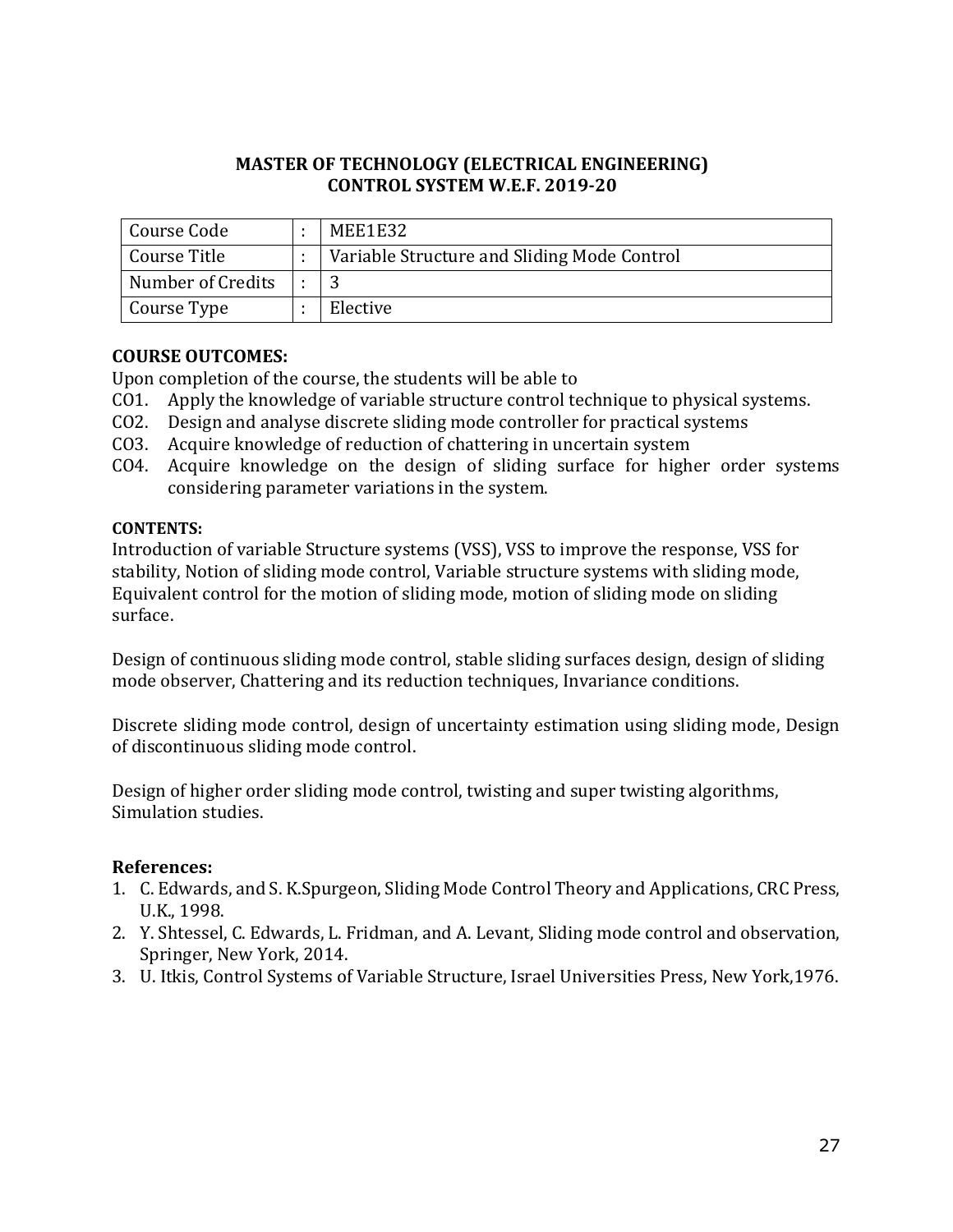| Course Code       | MEE1E34/MEE1072                   |
|-------------------|-----------------------------------|
| Course Title      | <b>Robot Dynamics and Control</b> |
| Number of Credits |                                   |
| Course Type       | Elective/Open Elective            |

## **COURSE OUTCOMES:**

Upon completion of the course, the students will be able to

- CO1: Understand the basic concept of industrial robotic Manipulator
- CO2: Derive direct and inverse kinematic equations of a given robot.
- CO3: Derive the dynamic equations of an industrial robot.
- CO4: Develop the control algorithm necessary to run the given robot

## **CONTENTS:**

Introduction: Definition, Motivation, Historical development,

BasicStructure, Classification, Workspace, Grippers.

Robot Arm Kinematics and Dynamics: Rigid motion and frame transformation, D-Hparameters, Forward Kinematics, Inverse kinematics, Lagrange formulation of dynamics.

Trajectory generation: Cartesian Scheme, Joint space scheme

Teaching methods: Manual teaching, Lead through teaching

Control Scheme: Position Control, Force control, Hybrid position and force control,

Industry Multi DOF robotic manipulator case studies.

# **REFERENCES:**

1. J.J. Craig, "Introduction to Robotics – Mechanics A Control", Addison Wesley, 2001.

2. A.J. Koivo, "Fundamentals for Control of Robotic Manipulation", John Wiley Inc. New York, 2001.

3. Spong and Vidyasagar, "Robot Dynamics and Control", John Wiley and Sons, 2005.

4. Sciavicco&Siciliano, "Modeling and Control of Robot Manipulators", McGraw Hill International Edition, 1998.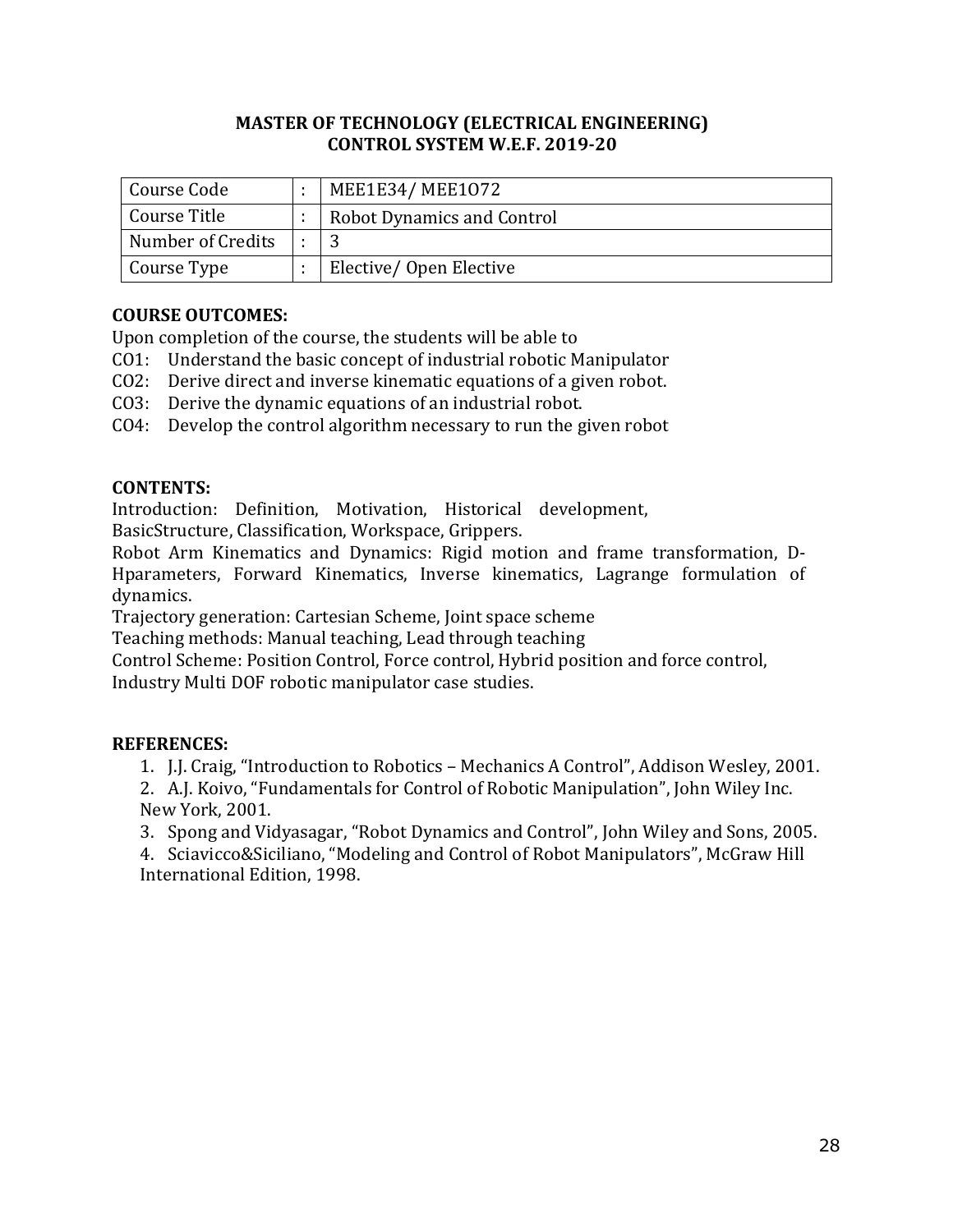| Course Code       | MEE1E36                                      |
|-------------------|----------------------------------------------|
| Course Title      | Consensus and Control of Multi-Agent Systems |
| Number of Credits |                                              |
| Course Type       | Elective                                     |

# **COURSE OUTCOMES:**

Upon completion of the course, the students will be able to

- CO1. Understand and apply the background mathematical theory of matrices and graph theory to describe multi agent systems.
- CO2. Recognize the need for distributed systems in place of centralized systems, and distributed computational intelligence.
- CO3. Formulate the consensus problems and their solution with application to simple problems
- CO4. Apply output and observer based consensus protocols on multi agent systems as well as extend robust control results to such systems with applications.

# **CONTENTS:**

Introduction to Multi Agent Systems, Basics of Cooperative control and consensus issues. Fundamentals of Graph Theory, Graph based models of Distributed control systems.

Optimization issues and Consensus Problems in Multi Agent Systems.

Cooperative control of Multi Agent Systems, leader-follower architecture.

Introduction to Modeling of communication channels, Modeling of Network Delays, Stability assessment under network delays. Control under Communication Constraints, Formation Control in Multi Agent Systems. Position, Displacement and Distance based formation control, robust control of linear multi-agent systems. Swarming and Flocking Collision Avoidance, Applications of NCS and MAS.

- 1. Zhongkui Li and Zhisheng Duan, "Cooperative Control of Multi-agent Systems: A Consensus Region Approach", CRC Press, 2015.
- 2. Cheng-Lin Liu and Fei Liu, "Consensus Problem of Delayed Linear Multi-agent Systems: Analysis and Design", Springer Verlag, 2017.
- 3. Frank L. Lewis, Hongwei Zhang, K Movric and Abhijit Das, "Cooperative Controlof Multi-Agent Systems Optimal and Adaptive Design Approaches", Springer-Verlag, 2014.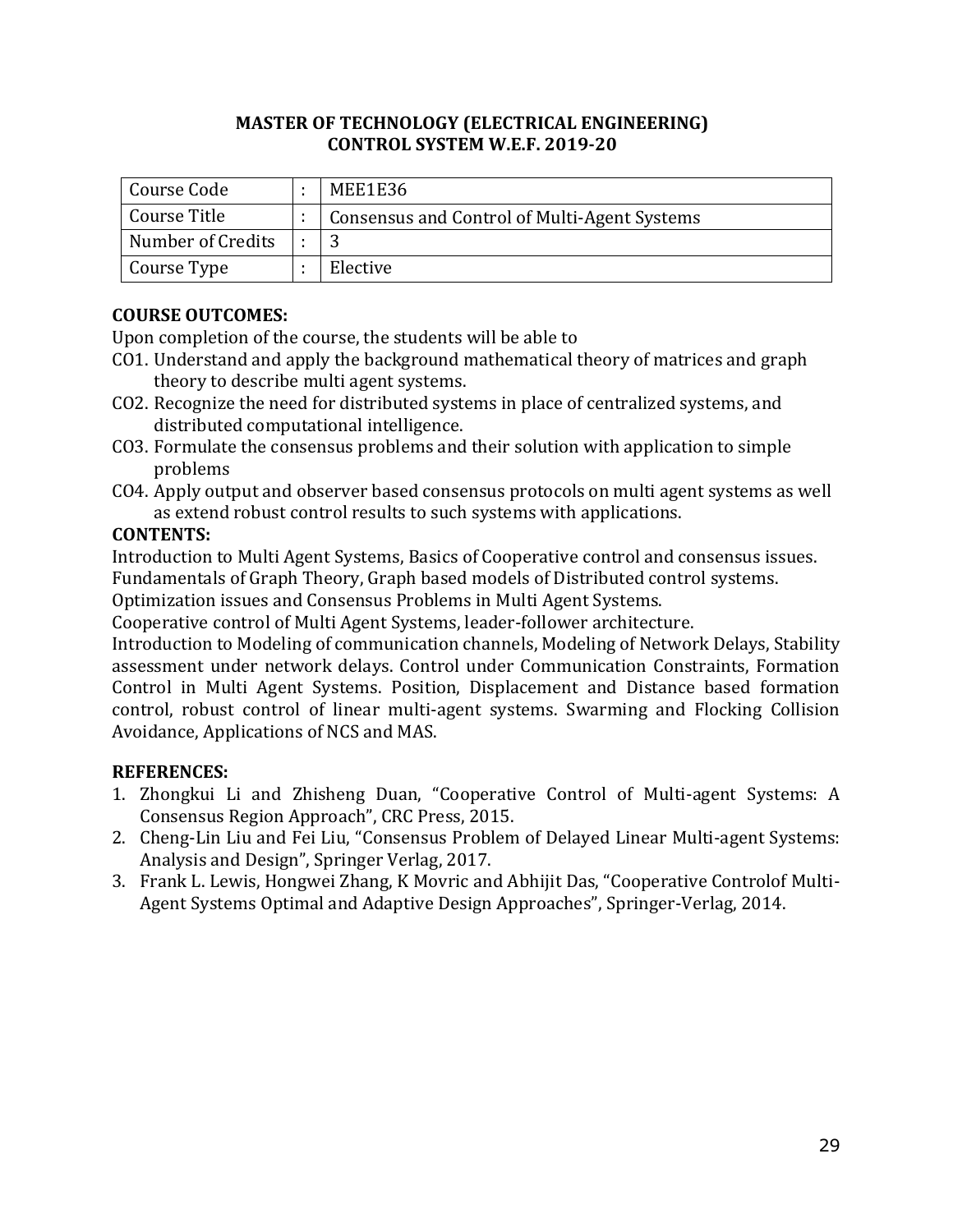| Course Code       | MEE1E38                                |
|-------------------|----------------------------------------|
| Course Title      | <b>Robust Control and Applications</b> |
| Number of Credits |                                        |
| Course Type       | Elective                               |

# **COURSE OUTCOMES:**

Upon completion of the course, the students will be able to

- CO1 Answer the intricacies behind the uncertainties which otherwise seem invisible, and shall understand the importance of structured and unstructured perturbations occurring in physical processes
- CO2 Study concept of additional design freedoms and parameterization of controllers.
- CO3 Use the standard convex optimization tools e.g. Linear matrix inequalities in solving the H<sub>2</sub> and H∞ problems
- CO4 Apply relaxation methods for design of complex robust control tasks.

## **CONTENTS:**

Systematic formulation of robust control problem, Uncertainty and robustness, Effect on system stability and performance, Performance limitations

Review of measures of signals and systems,  $H_2$  and  $H_{\infty}$  norm computations. Linear fractional transformations, Parameterization of stabilizing controllers

Solutions to general H<sub>2</sub> and H∞ control problems, H∞ loop shaping, and Variable structure control.

Boundary crossing theorem, Hermite Biehler Theorem, Stability ball in coefficient space, Tsykin-Polyak locus, Stability margins, Polytopic families, Interval polynomials and Kharitnov's theorem, Edge theorem, Generalized Kharitnov's Theorem, Application of parameter space results for robust control design.

Linear interval control systems, LFTs, Robust stability and performance under mixed perturbations, state space parametric perturbations and robustness analysis, robust parametric stabilization problem, Nevanlinna-Pick interpolation problem.

Robust feedback design, Loop transfer recovery, solution of matrix TA-FT=LC, observer design for robustness realization, eigen structure assignment, Fault detection, isolation and adaptive control for failure accommodation.

- 1. K. Zhou, J.C. Doyle and K. Glover, "Robust & Optimal Control", Prentice Hall Inc. NY 1998.
- 2. C. C. Tsui, Robust Control System Design, Marcel Dekker, 2004.
- 3. S. P. Bhattacharya, Chapellet H. and L. H. Keel, Robust Control The Parametric Approach, Prentice Hall Inc, 1995.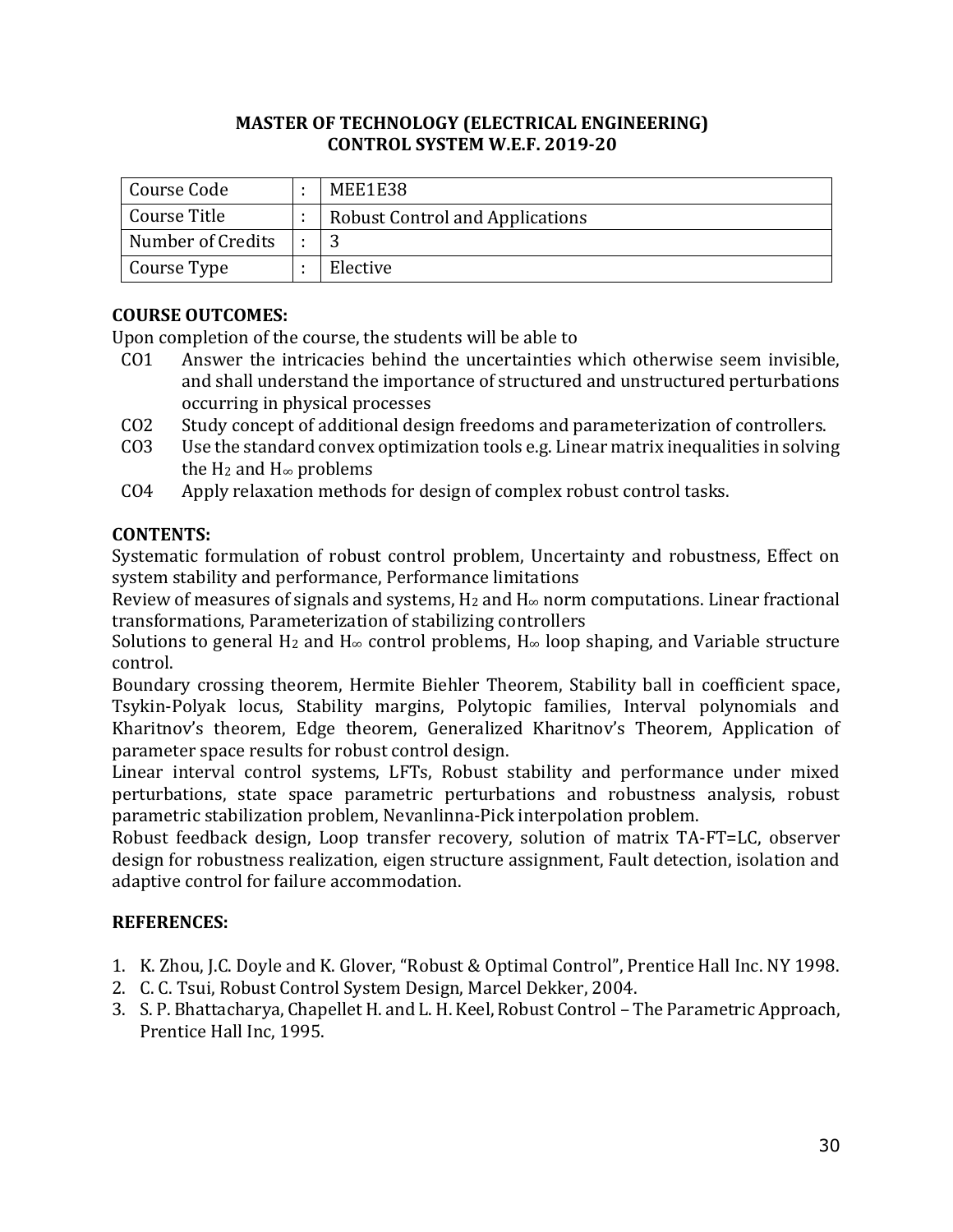# **MASTER OF TECHNOLOGY (ELECTRICAL ENGINEERING)**

## **CONTROL SYSTEM W.E.F. 2019-20**

| Course Code       | MEE1E40/MEE1074               |
|-------------------|-------------------------------|
| Course Title      | <b>Cyber Physical Systems</b> |
| Number of Credits |                               |
| Course Type       | Elective/Open Elective        |

# **COURSE OUTCOMES:**

Upon completion of the course, the students will be able to

- CO1. Appreciate the state-of-the-art developments in cyber physical systems.
- CO2. Study and understand issues in modeling of continuous, discrete and hybrid cyber physical systems.
- CO3. Understand observation and control issues in cyber physical systems.
- CO4. Apply learned theory to modern cyber physical systems and IoTs.

## **CONTENTS:**

Introduction to cyber physical systems, communication, computation and control Modeling of continuous systems: actor modeling and applications

Modeling of discrete systems: finite state machine and applications

Modeling of hybrid systems: integrated methods of modeling

Characteristics of time delay systems, event triggered systems, time triggered systems, stability of such systems

Application of state feedback control, estimation based control, adaptive control to cyber physical systems

Case Studies of cyber physical systems; HVAC systems, Power systems, Manufacturing systems.

- 1. Edward Ashford Lee, Introduction to Embedded Systems A Cyber-Physical Systems Approach., 2014
- 2. Rajeev Alur, Principles of Cyber Physical Systems, MIT press publishers 2015.
- 3. Danda B. Rawat, Joel Rodrigues, Ivan Stojmenovic Cyber Physical Systems Theory and Practice, CRC press, 2015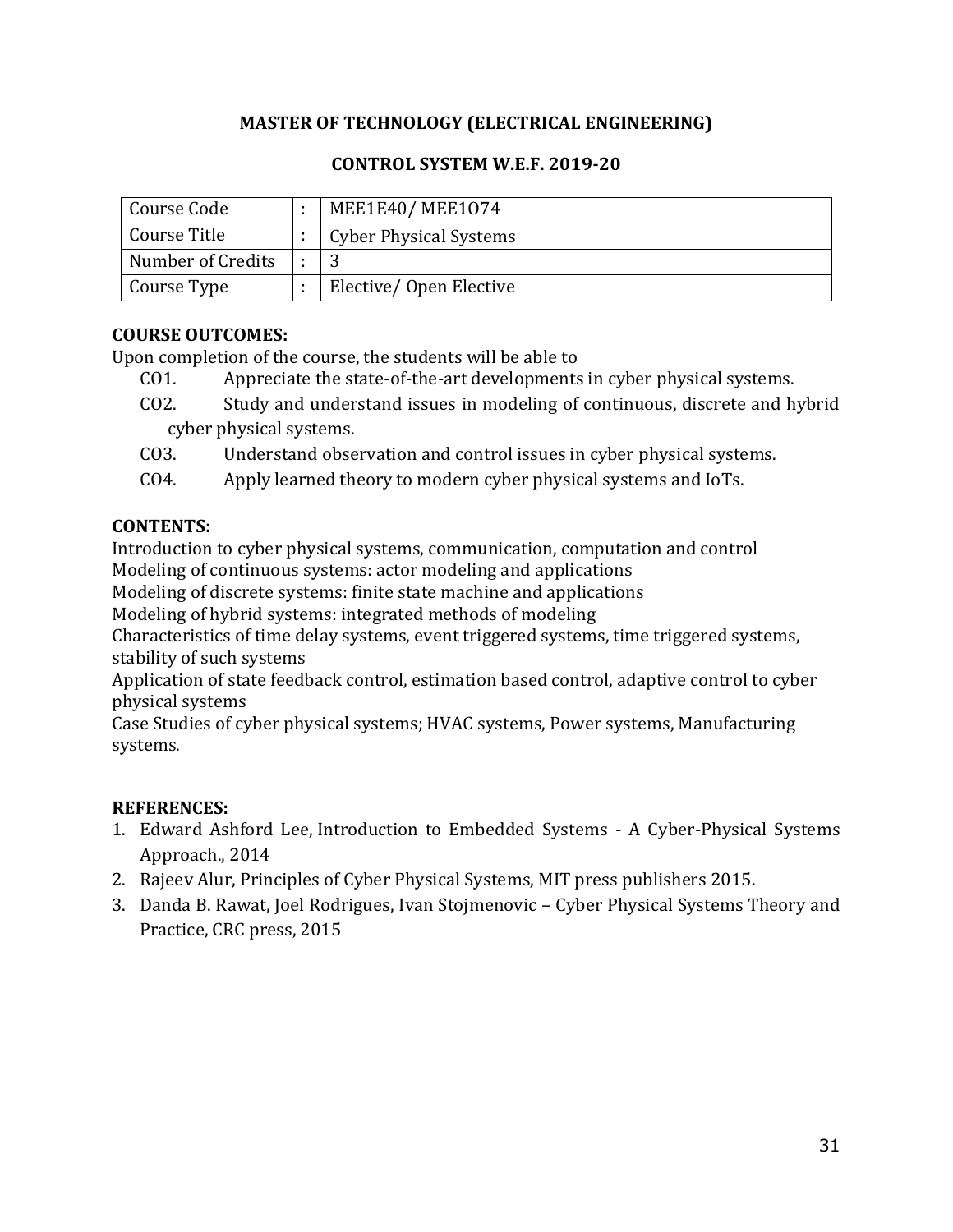| Course Code       | MEE1E42/MEE1076        |
|-------------------|------------------------|
| Course Title      | Event Based Control    |
| Number of Credits |                        |
| Course Type       | Elective/Open Elective |

# **COURSE OUTCOMES:**

Upon completion of the course, the students will be able to

CO1:Understand broader class of system which are event based with their properties.

CO2: Develop event observer based control laws for supervision and control purpose.

CO3: Realize the event based control loops.

CO4. Study various real-life manufacturing system's case studies involving event-based control.

# **CONTENTS:**

Introduction to Event-Based Control

Event-Based State Feedback: Control Aim, Continuous State Feedback, Event-Based State Feedback, Properties of the Event-Based State-Feedback Loop

Event Based Observer Feedback control: Control Objectives, Continuous Observer based Control, Event-Based Observer, Properties of the Event-Based Observer Feedback loop.

Event-Based Stabilization of Interconnected Systems: Control of Interconnected Systems, Distributed Realization of the Event-Based State Feedback, Decentralized Event-Based State Feedback Control. Manufacturing system case study.

- 1. Marek Miskowicz, Event-Based Control and Signal Processing, 1st Edition CRC Press 2017
- 2. [Daniel Lehmann,](https://www.google.co.in/search?tbo=p&tbm=bks&q=inauthor:%22Daniel+Lehmann%22) Event Based State Feedback Control, Logos Verlag Berlin GmbH, 2011 - [Technology & Engineering](https://www.google.co.in/search?tbo=p&tbm=bks&q=subject:%22Technology+%26+Engineering%22&source=gbs_ge_summary_r&cad=0)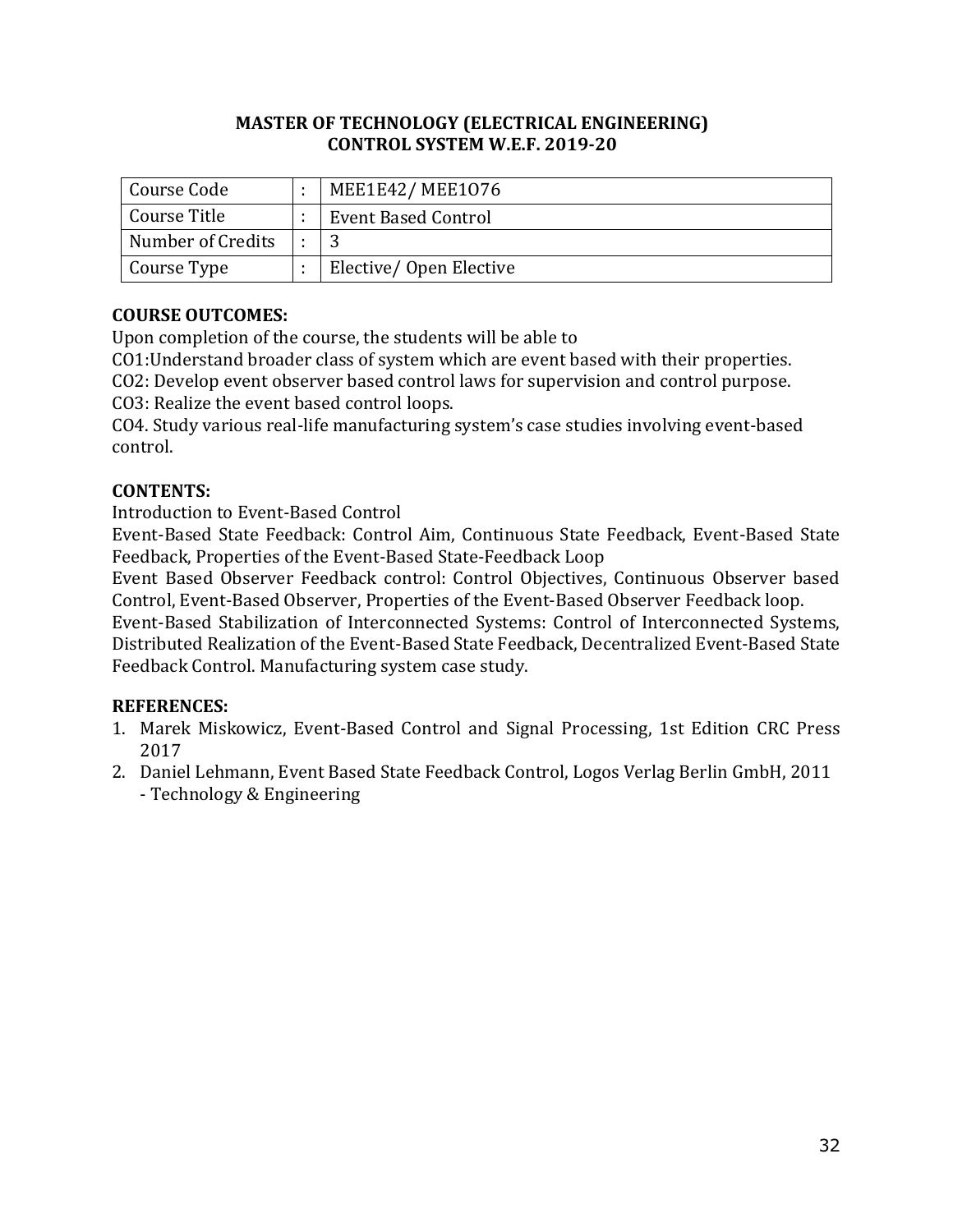| Course Code       | MEE1E44/MEE1078        |
|-------------------|------------------------|
| Course Title      | Mechatronics           |
| Number of Credits |                        |
| Course Type       | Elective/Open Elective |

# **COURSE OUTCOMES:**

Upon completion of the course, the students will be able to

- CO1. Develop a simulation model for simple physical systems and explain mechatronics design process
- CO2. Select appropriate sensors and actuators for an engineering application
- CO3. Work on real life case studies
- CO4. Understand mechatronic system design using case studies and carry out monitoring and diagnostics.

## **CONTENTS:**

Concepts and Components of a Mechatronic System Review of Analog and Digital Electronics, Microcontrollers, Mechatronic sensors and actuators and interfacing circuits.

Control Implementation: Hardware and software interfaces.

Mechatronic System Design; Monitoring and diagnosis, Case studies.

## **REFERENCES:**

1. A Smaili and F. Mrad, "Mechatronics: Integrated Technologies for intelligent machines", Oup, New Delhi, 2008.

2. Mechatronics: Electronic Control Systems in Mechanical and Electrical Engineering, Pearson Education, 2003

3. Mechatronics: Principles, concepts and applications, N.P. Mahalik, Tata McGraw Hill, 2010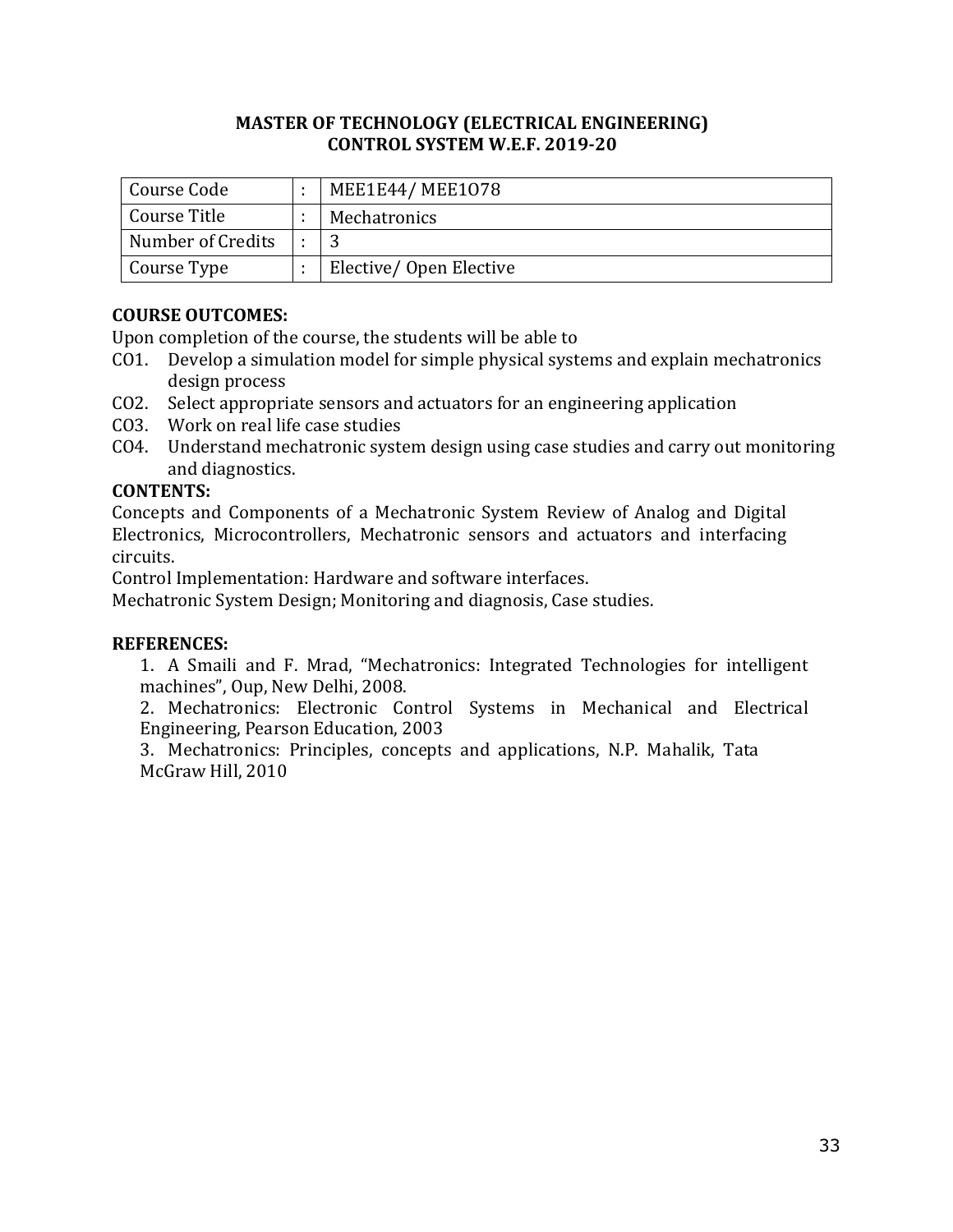| Course Code       | MEE1E46/MEE1080            |
|-------------------|----------------------------|
| Course Title      | Instrumentation in Control |
| Number of Credits |                            |
| Course Type       | Elective/Open Elective     |

# **COURSE OUTCOMES:**

Upon completion of the course, the students will be able to

CO1: Understand different types of Instrumentation Systems

CO2: Study of various types of sensors and transducers along-with compatible DAS, instrumentation and transmission sub-systems.

CO3. Understand the instrumentation design life cycle and its various steps.

CO4: Study of instrumentation system considerations in hazardous areas and concepts of safe design.

# **CONTENTS:**

Sensors & transducers – Types, characteristics & application of transducers. Principle of different sensors, selection of sensors, smart pressure transmitters.

Analog & Digital DAS – Analog & automated DAS, Single / multi-channel DAS, Interfacing transducers to electronic control & measuring systems, multiplexing, instrument interconnection systems, data transmission protocols and standards, applications to SCADA systems.

Instrument design – Introduction, Life cycle, circuit design & layout, assembly, inspection testing & calibration. Wiring & cabling, Enclosures, grounding & shielding.

Instrumentation in hazardous areas – Introduction, Area classification, enclosures & safe designs

- 1. Ernest O. Doebelin,"Measurement Systems Application and Design", T.M.H Productions, 2001.
- 2. J. Park, S. Mackay and E. Wright, Practical Data Communications for Instrumentation and Control, Elsevier, 2003.
- 3. Albert D. Helfrick & William D. Cooper, "Modern Electronic Instrumentation and Measurement Techniques, P.H.I. Productions, 1998.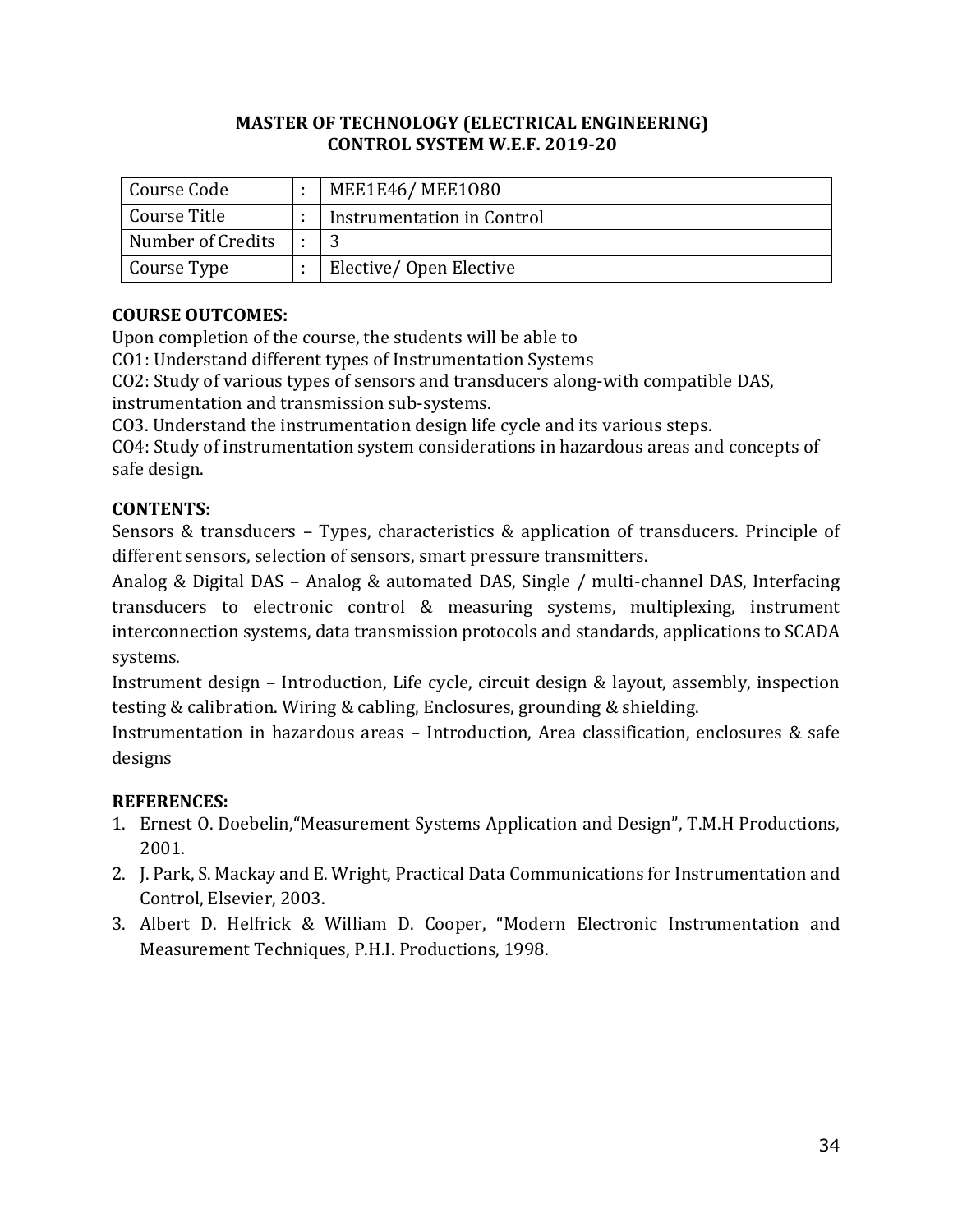#### **Third Semester**

#### **MASTER OF TECHNOLOGY (ELECTRICAL ENGINEERING) CONTROL SYSTEM W.E.F. 2019-20**

| Course Code       | MEE1D01             |
|-------------------|---------------------|
| Course Title      | Dissertation Part-I |
| Number of Credits | 14                  |
| Course Type       | <b>Dissertation</b> |

#### Course Outcomes

- CO1: Acquire an ability to search research problem of current interest<br>CO2: Understand research concepts and contexts clearly and effective
- Understand research concepts and contexts clearly and effectively in oral and written manner
- CO3: Ability to conceptualize research in terms of environment and society.
- CO4: Understand issues related to ethics in research and publications.

#### Suggested Rubrics:

- **Selection of Dissertation topic with objectives**
- **I** Identification of methodology to be adopted
- **EXECOMPLETE Literature survey in proposed area**
- **Proposed design/setting up / simulation environment for experiment.**
- **Benchmarks used / Assumptions made**
- **Sample Simulation results towards preparedness for dissertation**
- **Documentation of report towards preparedness for dissertation work**

Achievements to be judged on four levels: Below Average, Average, Good and Outstanding